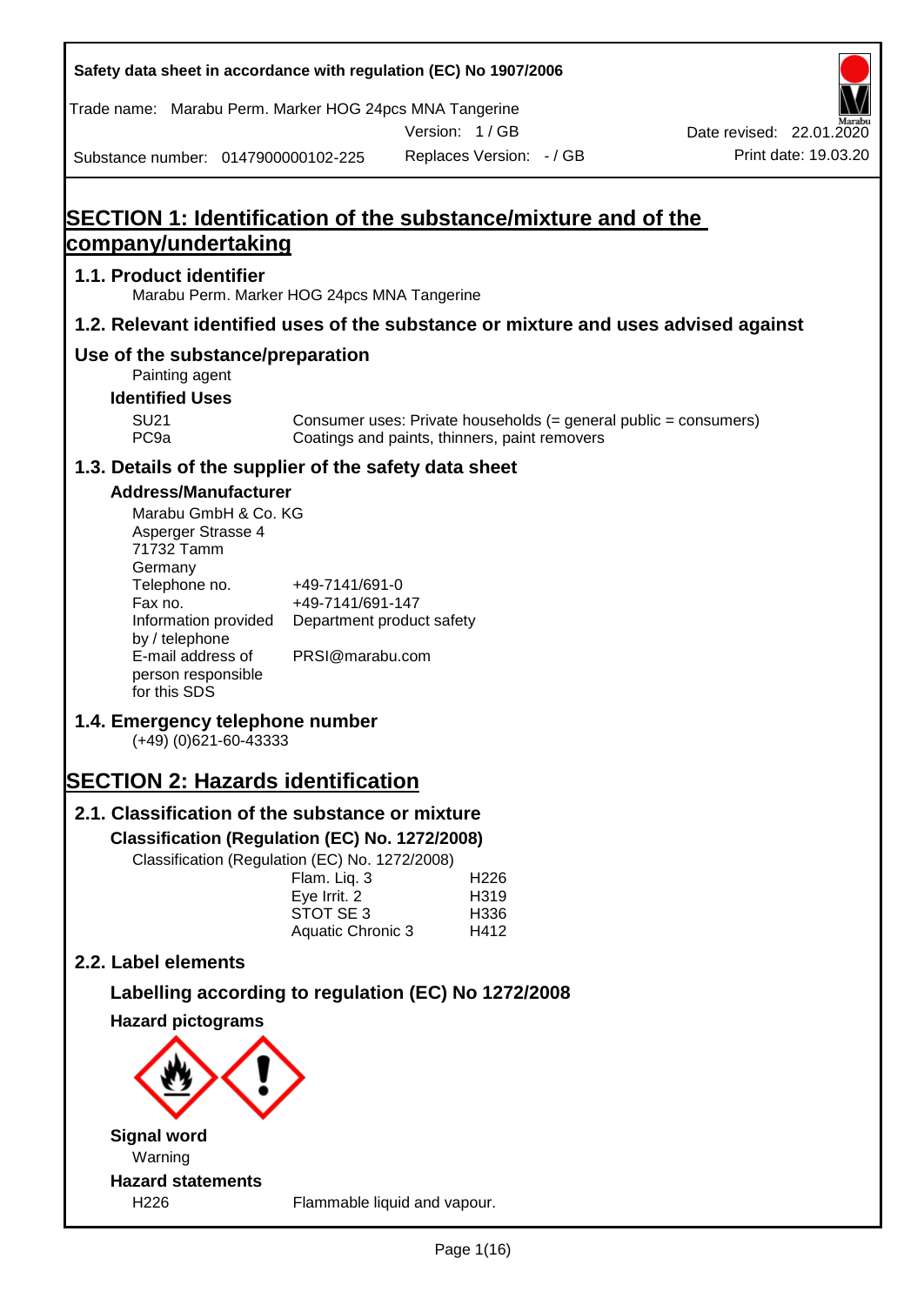| Safety data sheet in accordance with regulation (EC) No 1907/2006               |                                                                                                                                     |      |                          |            |      |                                                                                  |  |
|---------------------------------------------------------------------------------|-------------------------------------------------------------------------------------------------------------------------------------|------|--------------------------|------------|------|----------------------------------------------------------------------------------|--|
| Trade name: Marabu Perm. Marker HOG 24pcs MNA Tangerine                         |                                                                                                                                     |      |                          |            |      |                                                                                  |  |
|                                                                                 |                                                                                                                                     |      | Version: 1 / GB          |            |      | Date revised: 22.01.2020                                                         |  |
| Substance number: 0147900000102-225                                             |                                                                                                                                     |      | Replaces Version: - / GB |            |      | Print date: 19.03.20                                                             |  |
| H319                                                                            | Causes serious eye irritation.                                                                                                      |      |                          |            |      |                                                                                  |  |
| H336                                                                            | May cause drowsiness or dizziness.                                                                                                  |      |                          |            |      |                                                                                  |  |
| H412                                                                            | Harmful to aquatic life with long lasting effects.                                                                                  |      |                          |            |      |                                                                                  |  |
| <b>Precautionary statements</b>                                                 |                                                                                                                                     |      |                          |            |      |                                                                                  |  |
| P <sub>101</sub>                                                                |                                                                                                                                     |      |                          |            |      | If medical advice is needed, have product container or label at hand.            |  |
| P <sub>102</sub>                                                                | Keep out of reach of children.                                                                                                      |      |                          |            |      |                                                                                  |  |
| P210                                                                            | sources. No smoking.                                                                                                                |      |                          |            |      | Keep away from heat, hot surfaces, sparks, open flames and other ignition        |  |
| P264.1                                                                          | Wash hands thoroughly after handling.                                                                                               |      |                          |            |      |                                                                                  |  |
| P271                                                                            | Use only outdoors or in a well-ventilated area.                                                                                     |      |                          |            |      |                                                                                  |  |
| P280                                                                            |                                                                                                                                     |      |                          |            |      | Wear protective gloves / protective clothing / eye protection / face protection. |  |
| P305+P351+P338                                                                  | IF IN EYES: Rinse cautiously with water for several minutes. Remove contact<br>lenses, if present and easy to do. Continue rinsing. |      |                          |            |      |                                                                                  |  |
| P405                                                                            | Store locked up.                                                                                                                    |      |                          |            |      |                                                                                  |  |
| P501.9                                                                          | Dispose of contents / container as problematic waste.                                                                               |      |                          |            |      |                                                                                  |  |
| Hazardous component(s) to be indicated on label (Regulation (EC) No. 1272/2008) |                                                                                                                                     |      |                          |            |      |                                                                                  |  |
| contains                                                                        | 1-Methoxy-2-propanol                                                                                                                |      |                          |            |      |                                                                                  |  |
| 2.3. Other hazards<br>No special hazards have to be mentioned.                  |                                                                                                                                     |      |                          |            |      |                                                                                  |  |
| <b>SECTION 3: Composition/information on ingredients</b>                        |                                                                                                                                     |      |                          |            |      |                                                                                  |  |
| 3.2. Mixtures                                                                   |                                                                                                                                     |      |                          |            |      |                                                                                  |  |
| <b>Hazardous ingredients</b>                                                    |                                                                                                                                     |      |                          |            |      |                                                                                  |  |
| <b>Ethanol</b>                                                                  |                                                                                                                                     |      |                          |            |      |                                                                                  |  |
| CAS No.                                                                         | 64-17-5                                                                                                                             |      |                          |            |      |                                                                                  |  |
| EINECS no.                                                                      | 200-578-6                                                                                                                           |      |                          |            |      |                                                                                  |  |
| Registration no.                                                                | 01-2119457610-43                                                                                                                    |      |                          |            |      |                                                                                  |  |
| Concentration                                                                   | $>=$ 25                                                                                                                             |      | $\epsilon$               | 50         | %    |                                                                                  |  |
|                                                                                 |                                                                                                                                     |      |                          |            |      |                                                                                  |  |
| Classification (Regulation (EC) No. 1272/2008)                                  |                                                                                                                                     |      |                          |            |      |                                                                                  |  |
|                                                                                 | Flam. Liq. 2                                                                                                                        |      | H <sub>225</sub>         |            |      |                                                                                  |  |
|                                                                                 | Eye Irrit. 2                                                                                                                        |      | H319                     |            |      |                                                                                  |  |
| Concentration limits (Regulation (EC) No. 1272/2008)                            | Eye Irrit. 2                                                                                                                        | H319 |                          | $>= 50 \%$ |      |                                                                                  |  |
| 1-Methoxy-2-propanol                                                            |                                                                                                                                     |      |                          |            |      |                                                                                  |  |
| CAS No.                                                                         | 107-98-2                                                                                                                            |      |                          |            |      |                                                                                  |  |
| EINECS no.                                                                      | 203-539-1                                                                                                                           |      |                          |            |      |                                                                                  |  |
| Registration no.                                                                | 01-2119457435-35                                                                                                                    |      |                          |            |      |                                                                                  |  |
| Concentration                                                                   | $>=$                                                                                                                                | 25   | $\,<\,$                  | 50         | $\%$ |                                                                                  |  |
|                                                                                 |                                                                                                                                     |      |                          |            |      |                                                                                  |  |
| Classification (Regulation (EC) No. 1272/2008)                                  |                                                                                                                                     |      |                          |            |      |                                                                                  |  |
|                                                                                 | STOT SE 3                                                                                                                           |      | H336                     |            |      |                                                                                  |  |
|                                                                                 | Flam. Liq. 3                                                                                                                        |      | H <sub>226</sub>         |            |      |                                                                                  |  |
|                                                                                 |                                                                                                                                     |      |                          |            |      |                                                                                  |  |
| <b>Benzyl alcohol</b>                                                           |                                                                                                                                     |      |                          |            |      |                                                                                  |  |
| CAS No.                                                                         | 100-51-6                                                                                                                            |      |                          |            |      |                                                                                  |  |
| EINECS no.                                                                      | 202-859-9                                                                                                                           |      |                          |            |      |                                                                                  |  |
| Registration no.                                                                | 01-2119492630-38                                                                                                                    |      |                          |            |      |                                                                                  |  |
| Concentration                                                                   | $>=$                                                                                                                                | 1    | $\prec$                  | 10         | %    |                                                                                  |  |
| Classification (Regulation (EC) No. 1272/2008)                                  |                                                                                                                                     |      |                          |            |      |                                                                                  |  |
|                                                                                 | Acute Tox. 4                                                                                                                        |      | H332                     |            |      |                                                                                  |  |
|                                                                                 |                                                                                                                                     |      |                          |            |      |                                                                                  |  |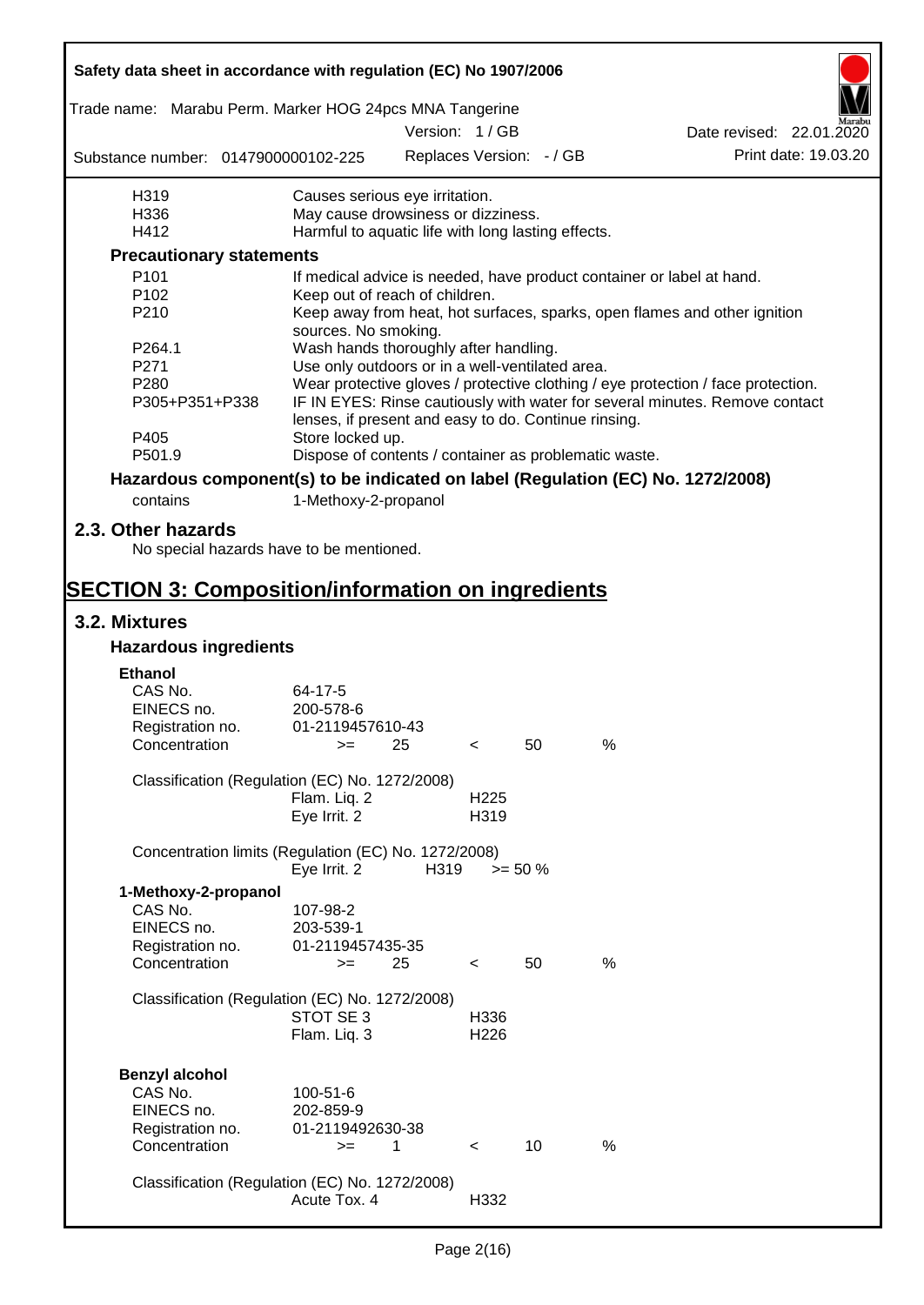| Trade name:                 | Safety data sheet in accordance with regulation (EC) No 1907/2006<br>Marabu Perm. Marker HOG 24pcs MNA Tangerine |               |                         |    |   |                          |                      |
|-----------------------------|------------------------------------------------------------------------------------------------------------------|---------------|-------------------------|----|---|--------------------------|----------------------|
|                             |                                                                                                                  | Version: 1/GB |                         |    |   | Date revised: 22.01.2020 | Marabu               |
|                             | Substance number: 0147900000102-225                                                                              |               | Replaces Version: -/ GB |    |   |                          | Print date: 19.03.20 |
|                             | Acute Tox, 4                                                                                                     |               | H302                    |    |   |                          |                      |
|                             | Eye Irrit. 2                                                                                                     |               | H <sub>3</sub> 19       |    |   |                          |                      |
|                             | 3',6'-bis(diethylamino)spiro[isobenzofuran-1(3H),9'-[9H]xanthene]-3-one                                          |               |                         |    |   |                          |                      |
| CAS No.                     | 509-34-2<br>208-096-8                                                                                            |               |                         |    |   |                          |                      |
| EINECS no.<br>Concentration | $>=$                                                                                                             | 2,5           | $\lt$                   | 10 | % |                          |                      |
|                             | Classification (Regulation (EC) No. 1272/2008)                                                                   |               |                         |    |   |                          |                      |
|                             | Acute Tox. 4                                                                                                     |               | H <sub>302</sub>        |    |   |                          |                      |
|                             | Eye Irrit. 2                                                                                                     |               | H319                    |    |   |                          |                      |
|                             | Aquatic Chronic 2                                                                                                |               | H411                    |    |   |                          |                      |

# **SECTION 4: First aid measures**

## **4.1. Description of first aid measures**

#### **General information**

In all cases of doubt, or when symptoms persist, seek medical attention. Never give anything by mouth to an unconscious person. If unconscious place in recovery position and seek medical advice.

#### **After inhalation**

Remove to fresh air, keep patient warm and at rest. If breathing is irregular or stopped, administer artificial respiration.

#### **After skin contact**

Remove contaminated clothing. Wash skin thoroughly with soap and water or use recognised skin cleanser. Do NOT use solvents or thinners.

#### **After eye contact**

Remove contact lenses, irrigate copiously with clean, fresh water, holding the eyelids apart for at least 10 minutes and seek immediate medical advice.

#### **After ingestion**

If accidentally swallowed rinse the mouth with plenty of water (only if the person is conscious) and obtain immediate medical attention. Keep at rest. Do NOT induce vomiting.

## **4.2. Most important symptoms and effects, both acute and delayed**

Until now no symptoms known so far.

## **4.3. Indication of any immediate medical attention and special treatment needed**

## **Hints for the physician / treatment**

Treat symptomatically

## **SECTION 5: Firefighting measures**

## **5.1. Extinguishing media**

## **Suitable extinguishing media**

Recommended: alcohol resistant foam, CO2, powders, water spray/mist, Not be used for safety reasons: water *iet* 

## **5.2. Special hazards arising from the substance or mixture**

In the event of fire the following can be released: Carbon monoxide (CO); Carbon dioxide (CO2); dense black smoke; Nitrogen oxides (NOx); Sulphur oxides; Hydrogen chloride (HCl)

## **5.3. Advice for firefighters**

## **Special protective equipment for fire-fighting**

Cool closed containers exposed to fire with water. Do not allow run-off from fire fighting to enter drains or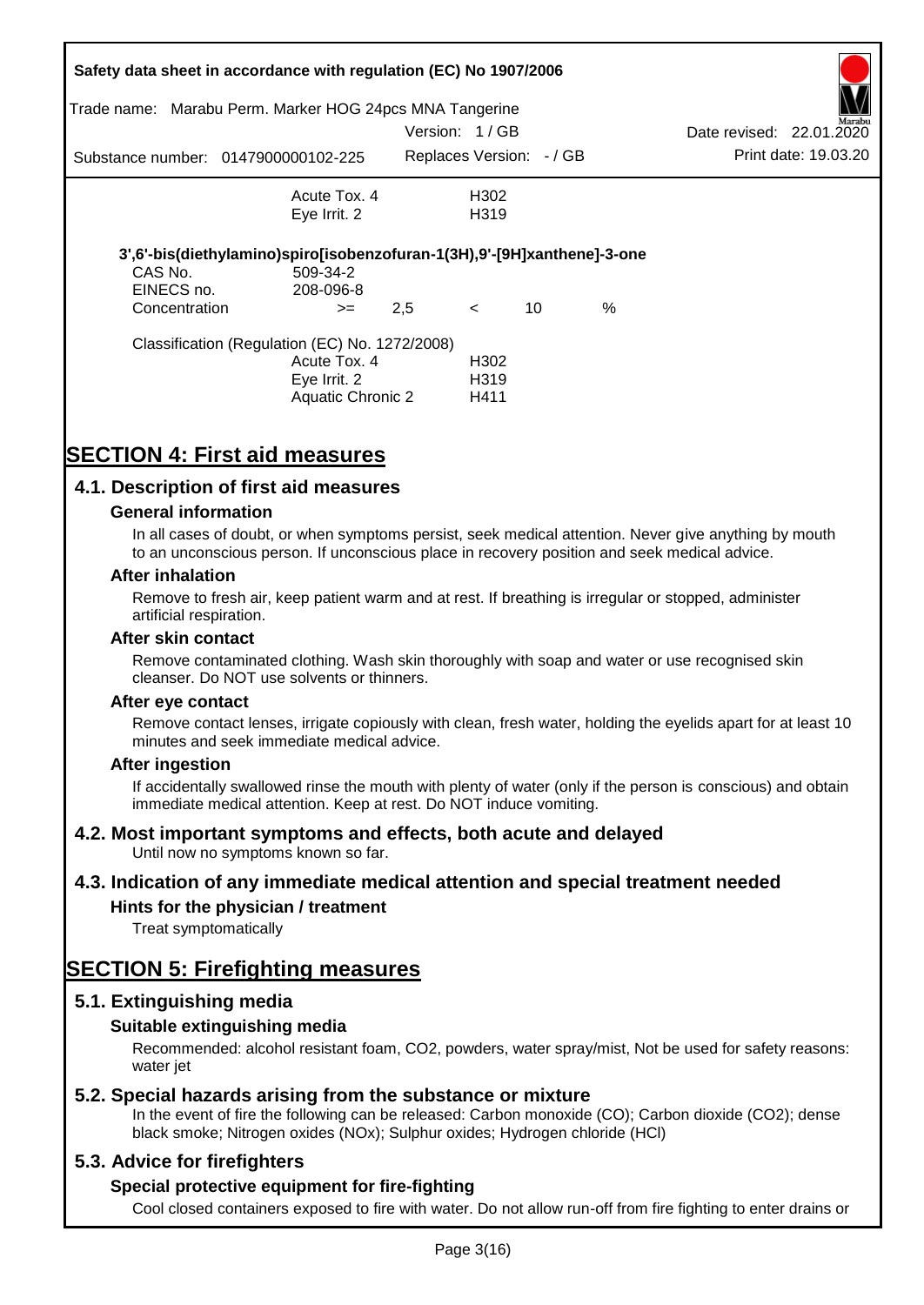

Trade name: Marabu Perm. Marker HOG 24pcs MNA Tangerine

Version: 1 / GB

Replaces Version: - / GB Print date: 19.03.20 Date revised: 22.01.

Substance number: 0147900000102-225

water courses.

# **SECTION 6: Accidental release measures**

## **6.1. Personal precautions, protective equipment and emergency procedures**

Exclude sources of ignition and ventilate the area. Avoid breathing vapours. Refer to protective measures listed in Sections 7 and 8.

## **6.2. Environmental precautions**

Do not allow to enter drains or waterways. If the product contaminates lakes, rivers or sewage, inform appropriate authorities in accordance with local regulations.

## **6.3. Methods and material for containment and cleaning up**

Contain and collect spillage with non-combustible absorbent materials, e.g. sand, earth, vermiculite, diatomaceous earth and place in container for disposal according to local regulations (see section 13). Clean preferably with a detergent - avoid use of solvents.

## **6.4. Reference to other sections**

Information regarding Safe handling, see Section 7. Information regarding personal protective measures, see Section 8. Information regarding waste disposal, see Section 13.

# **SECTION 7: Handling and storage**

## **7.1. Precautions for safe handling**

## **Advice on safe handling**

Prevent the creation of flammable or explosive concentrations of vapour in air and avoid vapour concentration higher than the occupational exposure limits. In addition, the product should only be used in areas from which all naked lights and other sources of ignition have been excluded. Electrical equipment should be protected to the appropriate standard. Mixture may charge electrostatically: always use earthing leads when transferring from one container to another. Operators should wear anti-static footwear and clothing and floors should be of the conducting type. Isolate from sources of heat, sparks and open flame. No sparking tools should be used. Avoid skin and eye contact. Avoid the inhalation of particulates and spray mist arising from the application of this mixture. Smoking, eating and drinking shall be prohibited in application area. For personal protection see Section 8. Never use pressure to empty: container is not a pressure vessel. Always keep in containers of same material as the original one. Comply with the health and safety at work laws. Do not allow to enter drains or water courses.

## **Advice on protection against fire and explosion**

Vapours are heavier than air and may spread along floors. Vapours may form explosive mixtures with air.

#### **Classification of fires / temperature class / Ignition group / Dust explosion class**

| Classification of fires | B (Combustible liquid substances) |
|-------------------------|-----------------------------------|
| Temperature class       | T3                                |

## **7.2. Conditions for safe storage, including any incompatibilities**

## **Requirements for storage rooms and vessels**

Electrical installations/working materials must comply with the local applied technological safety standards. Storage rooms in which filling operations take place must have a conducting floor. Store in accordance with national regulation

#### **Hints on storage assembly**

Store away from oxidising agents, from strongly alkaline and strongly acid materials.

## **Further information on storage conditions**

Observe label precautions. Store between 15 and 30 °C in a dry, well ventilated place away from sources of heat and direct sunlight. Keep container tightly closed. Keep away from sources of ignition. No smoking. Prevent unauthorised access. Containers which are opened must be carefully resealed and kept upright to prevent leakage.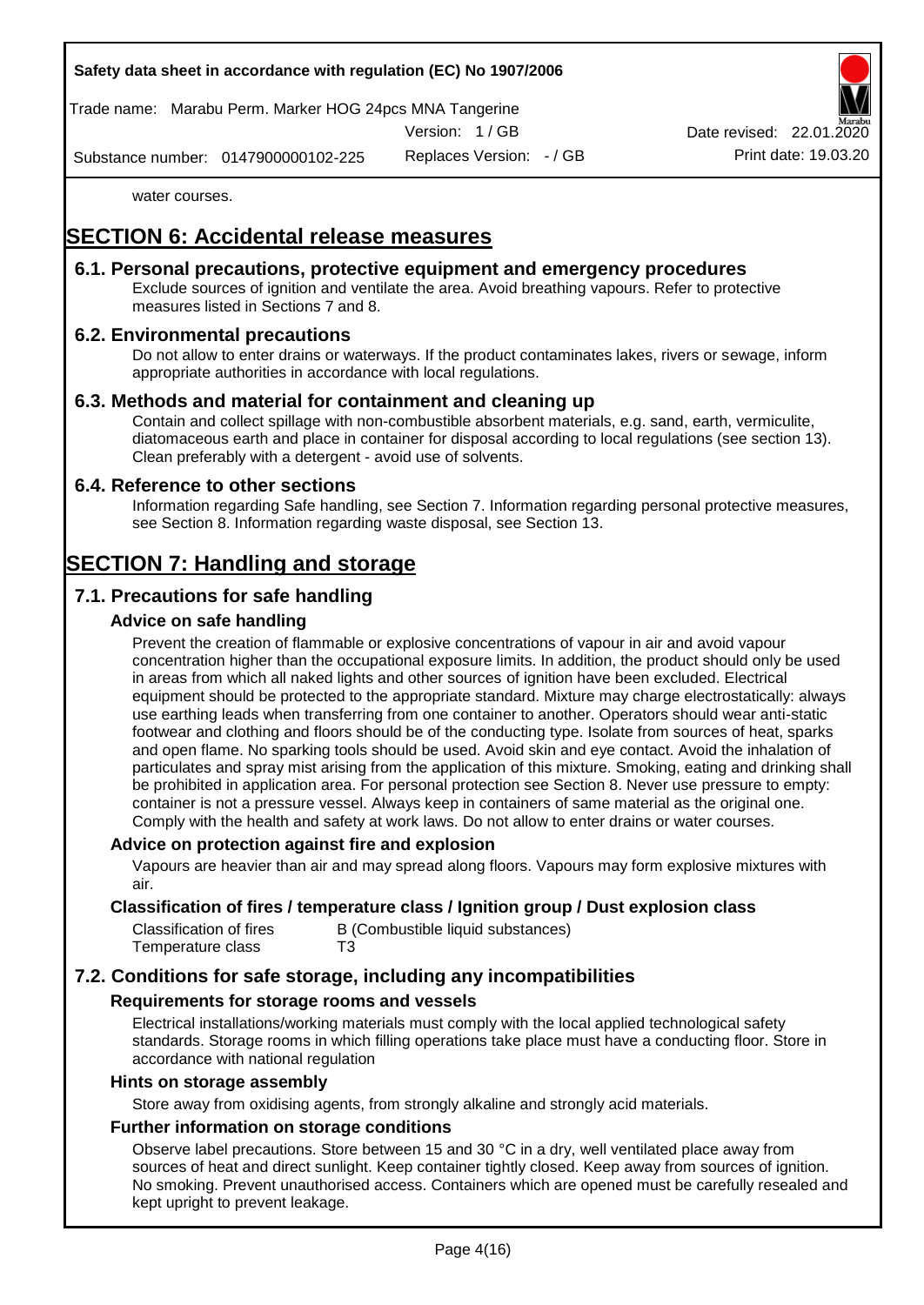| Safety data sheet in accordance with regulation (EC) No 1907/2006                                     |                    |                                        |      |                   |                          |
|-------------------------------------------------------------------------------------------------------|--------------------|----------------------------------------|------|-------------------|--------------------------|
| Trade name: Marabu Perm. Marker HOG 24pcs MNA Tangerine                                               |                    | Version: 1 / GB                        |      |                   | Date revised: 22.01.2020 |
| Substance number: 0147900000102-225                                                                   |                    | Replaces Version: - / GB               |      |                   | Print date: 19.03.20     |
| 7.3. Specific end use(s)<br>Painting agent<br><b>SECTION 8: Exposure controls/personal protection</b> |                    |                                        |      |                   |                          |
| 8.1. Control parameters                                                                               |                    |                                        |      |                   |                          |
| <b>Exposure limit values</b>                                                                          |                    |                                        |      |                   |                          |
| <b>Ethanol</b>                                                                                        |                    |                                        |      |                   |                          |
| List                                                                                                  | EH40               |                                        |      |                   |                          |
| <b>Type</b>                                                                                           | <b>WEL</b>         |                                        |      |                   |                          |
| Value                                                                                                 | 1920               | mg/m <sup>3</sup>                      | 1000 | ppm(V)            |                          |
| <b>Status: 2011</b>                                                                                   |                    |                                        |      |                   |                          |
|                                                                                                       |                    |                                        |      |                   |                          |
| 1-Methoxy-2-propanol                                                                                  |                    |                                        |      |                   |                          |
| List                                                                                                  | EH40<br><b>WEL</b> |                                        |      |                   |                          |
| <b>Type</b><br>Value                                                                                  | 375                |                                        | 100  |                   |                          |
|                                                                                                       | 560                | mg/m <sup>3</sup><br>mg/m <sup>3</sup> | 150  | ppm(V)            |                          |
| Short term exposure limit<br>Skin resorption / sensibilisation: Sk;                                   |                    | <b>Status: 2011</b>                    |      | ppm(V)            |                          |
|                                                                                                       |                    |                                        |      |                   |                          |
| <b>Derived No/Minimal Effect Levels (DNEL/DMEL)</b>                                                   |                    |                                        |      |                   |                          |
| <b>Ethanol</b>                                                                                        |                    |                                        |      |                   |                          |
| Type of value                                                                                         |                    | Derived No Effect Level (DNEL)         |      |                   |                          |
| Reference group                                                                                       | Worker             |                                        |      |                   |                          |
| Duration of exposure                                                                                  | Long term          |                                        |      |                   |                          |
| Route of exposure                                                                                     | inhalative         |                                        |      |                   |                          |
| Mode of action                                                                                        |                    | Systemic effects                       |      |                   |                          |
| Concentration                                                                                         |                    | 950                                    |      | mg/m <sup>3</sup> |                          |
| Type of value                                                                                         |                    | Derived No Effect Level (DNEL)         |      |                   |                          |
| Reference group                                                                                       | Worker             |                                        |      |                   |                          |
| Duration of exposure                                                                                  | Short term         |                                        |      |                   |                          |
| Route of exposure                                                                                     | inhalative         |                                        |      |                   |                          |
| Mode of action                                                                                        | Local effects      |                                        |      |                   |                          |
| Concentration                                                                                         |                    | 1900                                   |      | mg/m <sup>3</sup> |                          |
|                                                                                                       |                    |                                        |      |                   |                          |
| Type of value                                                                                         |                    | Derived No Effect Level (DNEL)         |      |                   |                          |
| Reference group                                                                                       | Worker             |                                        |      |                   |                          |
| Duration of exposure                                                                                  | Long term          |                                        |      |                   |                          |
| Route of exposure                                                                                     | dermal             |                                        |      |                   |                          |
| Mode of action                                                                                        |                    | Systemic effects                       |      |                   |                          |
| Concentration                                                                                         |                    | 343                                    |      | mg/kg/d           |                          |
|                                                                                                       |                    |                                        |      |                   |                          |
| Type of value                                                                                         |                    | Derived No Effect Level (DNEL)         |      |                   |                          |
| Reference group                                                                                       | Consumer           |                                        |      |                   |                          |
| Duration of exposure                                                                                  | Long term          |                                        |      |                   |                          |
| Route of exposure                                                                                     | inhalative         |                                        |      |                   |                          |
| Mode of action                                                                                        |                    | Systemic effects                       |      |                   |                          |
| Concentration                                                                                         |                    | 114                                    |      | mg/m <sup>3</sup> |                          |
| Type of value                                                                                         |                    | Derived No Effect Level (DNEL)         |      |                   |                          |
| Reference group                                                                                       | Consumer           |                                        |      |                   |                          |
| Duration of exposure                                                                                  | Short term         |                                        |      |                   |                          |
| Route of exposure                                                                                     | inhalative         |                                        |      |                   |                          |
| Mode of action                                                                                        | Local effects      |                                        |      |                   |                          |
| Concentration                                                                                         |                    | 950                                    |      | mg/m <sup>3</sup> |                          |
|                                                                                                       |                    |                                        |      |                   |                          |

 $\mathsf{r}$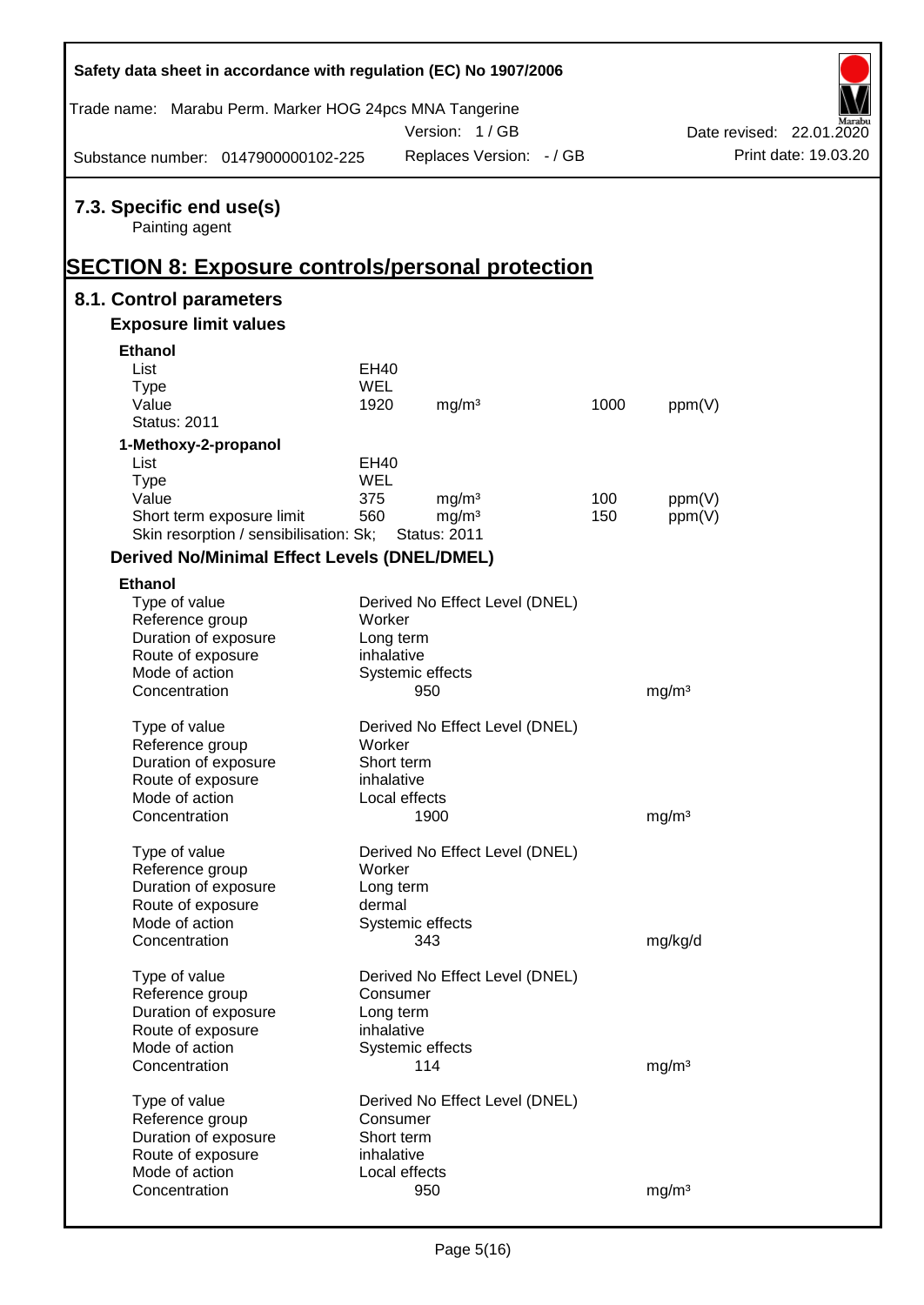| Safety data sheet in accordance with regulation (EC) No 1907/2006        |                                            |                                                  |  |  |  |  |  |  |  |
|--------------------------------------------------------------------------|--------------------------------------------|--------------------------------------------------|--|--|--|--|--|--|--|
| Trade name: Marabu Perm. Marker HOG 24pcs MNA Tangerine<br>Version: 1/GB |                                            |                                                  |  |  |  |  |  |  |  |
| Substance number: 0147900000102-225                                      | Replaces Version: - / GB                   | Date revised: 22.01.2020<br>Print date: 19.03.20 |  |  |  |  |  |  |  |
|                                                                          |                                            |                                                  |  |  |  |  |  |  |  |
| Type of value<br>Reference group                                         | Derived No Effect Level (DNEL)<br>Consumer |                                                  |  |  |  |  |  |  |  |
| Duration of exposure                                                     | Long term                                  |                                                  |  |  |  |  |  |  |  |
| Route of exposure                                                        | dermal                                     |                                                  |  |  |  |  |  |  |  |
| Mode of action                                                           | Systemic effects                           |                                                  |  |  |  |  |  |  |  |
| Concentration                                                            | 206                                        | mg/kg/d                                          |  |  |  |  |  |  |  |
| Type of value                                                            | Derived No Effect Level (DNEL)             |                                                  |  |  |  |  |  |  |  |
| Reference group                                                          | Consumer                                   |                                                  |  |  |  |  |  |  |  |
| Duration of exposure                                                     | Long term                                  |                                                  |  |  |  |  |  |  |  |
| Route of exposure                                                        | oral                                       |                                                  |  |  |  |  |  |  |  |
| Mode of action                                                           | Systemic effects                           |                                                  |  |  |  |  |  |  |  |
| Concentration                                                            | 87                                         | mg/kg/d                                          |  |  |  |  |  |  |  |
| 1-Methoxy-2-propanol                                                     |                                            |                                                  |  |  |  |  |  |  |  |
| Type of value                                                            | Derived No Effect Level (DNEL)             |                                                  |  |  |  |  |  |  |  |
| Reference group                                                          | Worker                                     |                                                  |  |  |  |  |  |  |  |
| Duration of exposure                                                     | Acute                                      |                                                  |  |  |  |  |  |  |  |
| Route of exposure                                                        | inhalative                                 |                                                  |  |  |  |  |  |  |  |
| Mode of action                                                           | Local effects                              |                                                  |  |  |  |  |  |  |  |
| Concentration                                                            | 553,5                                      | mg/m <sup>3</sup>                                |  |  |  |  |  |  |  |
| Type of value                                                            | Derived No Effect Level (DNEL)             |                                                  |  |  |  |  |  |  |  |
| Reference group                                                          | Worker                                     |                                                  |  |  |  |  |  |  |  |
| Duration of exposure                                                     | Long term                                  |                                                  |  |  |  |  |  |  |  |
| Route of exposure                                                        | dermal                                     |                                                  |  |  |  |  |  |  |  |
| Mode of action                                                           | Systemic effects                           |                                                  |  |  |  |  |  |  |  |
| Concentration                                                            | 50,6                                       | mg/person/                                       |  |  |  |  |  |  |  |
|                                                                          |                                            | d                                                |  |  |  |  |  |  |  |
| Type of value                                                            | Derived No Effect Level (DNEL)             |                                                  |  |  |  |  |  |  |  |
| Reference group                                                          | Worker                                     |                                                  |  |  |  |  |  |  |  |
| Duration of exposure                                                     | Long term                                  |                                                  |  |  |  |  |  |  |  |
| Route of exposure                                                        | inhalative                                 |                                                  |  |  |  |  |  |  |  |
| Mode of action                                                           | Systemic effects                           |                                                  |  |  |  |  |  |  |  |
| Concentration                                                            | 369                                        | mg/m <sup>3</sup>                                |  |  |  |  |  |  |  |
|                                                                          |                                            |                                                  |  |  |  |  |  |  |  |
| Type of value                                                            | Derived No Effect Level (DNEL)             |                                                  |  |  |  |  |  |  |  |
| Reference group                                                          | <b>General Population</b>                  |                                                  |  |  |  |  |  |  |  |
| Duration of exposure                                                     | Long term                                  |                                                  |  |  |  |  |  |  |  |
| Route of exposure                                                        | dermal                                     |                                                  |  |  |  |  |  |  |  |
| Mode of action                                                           | Systemic effects                           |                                                  |  |  |  |  |  |  |  |
| Concentration                                                            | 18,1                                       | mg/kg                                            |  |  |  |  |  |  |  |
| Type of value                                                            | Derived No Effect Level (DNEL)             |                                                  |  |  |  |  |  |  |  |
| Reference group                                                          | <b>General Population</b>                  |                                                  |  |  |  |  |  |  |  |
| Duration of exposure                                                     | Long term                                  |                                                  |  |  |  |  |  |  |  |
| Route of exposure                                                        | inhalative                                 |                                                  |  |  |  |  |  |  |  |
| Mode of action                                                           | Systemic effects                           |                                                  |  |  |  |  |  |  |  |
| Concentration                                                            | 43,9                                       | mg/m <sup>3</sup>                                |  |  |  |  |  |  |  |
| Type of value                                                            | Derived No Effect Level (DNEL)             |                                                  |  |  |  |  |  |  |  |
| Reference group                                                          | <b>General Population</b>                  |                                                  |  |  |  |  |  |  |  |
| Duration of exposure                                                     | Long term                                  |                                                  |  |  |  |  |  |  |  |
| Route of exposure                                                        | oral                                       |                                                  |  |  |  |  |  |  |  |
| Mode of action                                                           | Systemic effects                           |                                                  |  |  |  |  |  |  |  |
| Concentration                                                            | 3,3                                        | mg/kg/d                                          |  |  |  |  |  |  |  |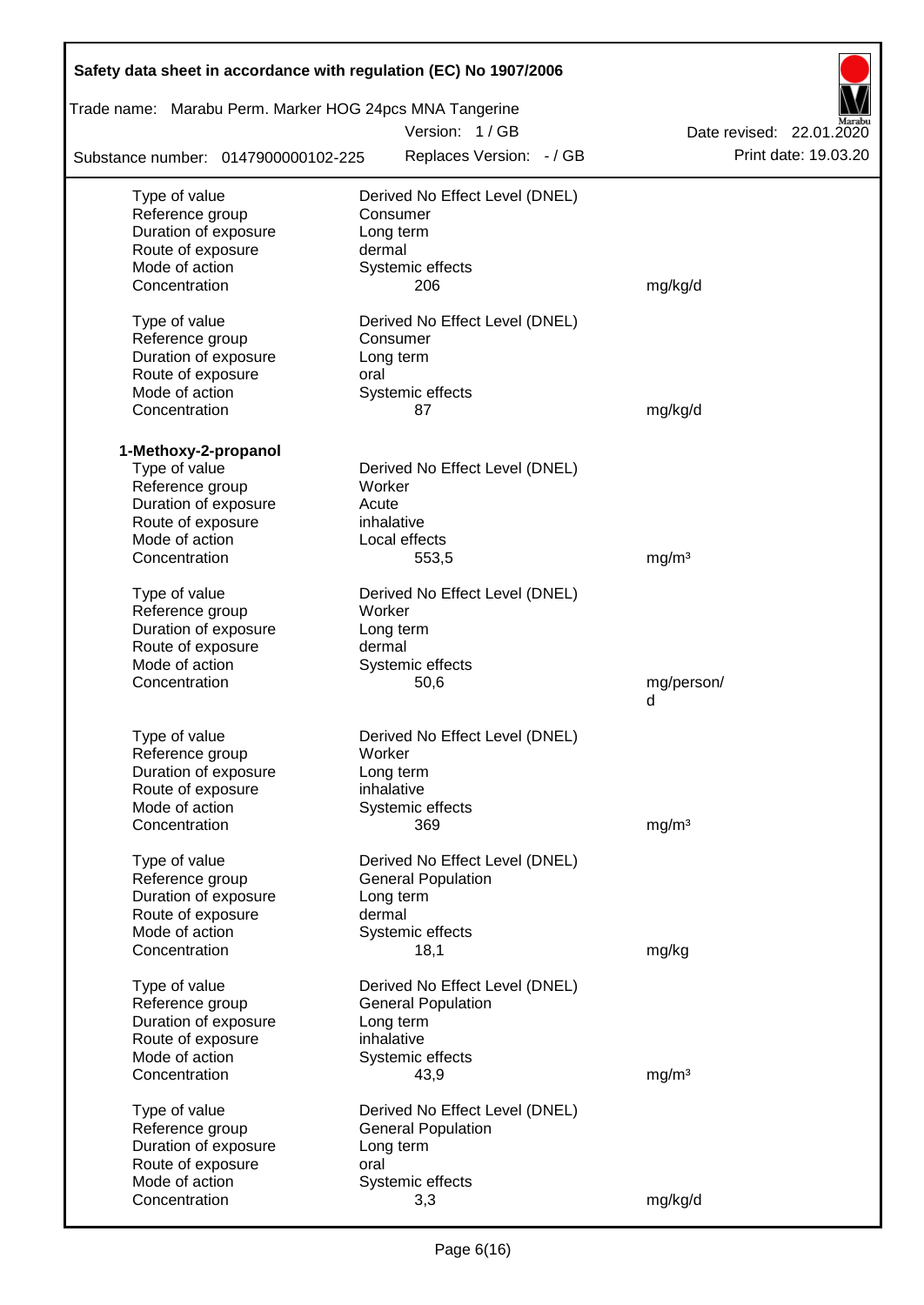## **Safety data sheet in accordance with regulation (EC) No 1907/2006**

| Trade name: Marabu Perm. Marker HOG 24pcs MNA Tangerine |
|---------------------------------------------------------|
|---------------------------------------------------------|

Version: 1 / GB

Substance number: 0147900000102-225

Replaces Version: - / GB Print date: 19.03.20 Date revised: 22.01.2020

| <b>Benzyl alcohol</b> |                                |                   |
|-----------------------|--------------------------------|-------------------|
| Type of value         | Derived No Effect Level (DNEL) |                   |
| Reference group       | Worker                         |                   |
| Duration of exposure  | Long term                      |                   |
| Route of exposure     | inhalative                     |                   |
| Mode of action        | Systemic effects               |                   |
| Concentration         | 22                             | mg/m <sup>3</sup> |
| Type of value         | Derived No Effect Level (DNEL) |                   |
| Reference group       | Worker                         |                   |
| Duration of exposure  | Short term                     |                   |
| Route of exposure     | inhalative                     |                   |
| Mode of action        | Systemic effects               |                   |
| Concentration         | 110                            | mg/m <sup>3</sup> |
| Type of value         | Derived No Effect Level (DNEL) |                   |
| Reference group       | Worker                         |                   |
| Duration of exposure  | Long term                      |                   |
| Route of exposure     | dermal                         |                   |
| Mode of action        | Systemic effects               |                   |
| Concentration         | 8                              | mg/kg/d           |
|                       |                                |                   |
| Type of value         | Derived No Effect Level (DNEL) |                   |
| Reference group       | Worker                         |                   |
| Duration of exposure  | Short term                     |                   |
| Route of exposure     | dermal                         |                   |
| Mode of action        | Systemic effects               |                   |
| Concentration         | 40                             | mg/kg/d           |
| Type of value         | Derived No Effect Level (DNEL) |                   |
| Reference group       | Consumer                       |                   |
| Duration of exposure  | Long term                      |                   |
| Route of exposure     | inhalative                     |                   |
| Mode of action        | Systemic effects               |                   |
| Concentration         | 5,4                            | mg/m <sup>3</sup> |
| Type of value         | Derived No Effect Level (DNEL) |                   |
| Reference group       | Consumer                       |                   |
| Duration of exposure  | Short term                     |                   |
| Route of exposure     | inhalative                     |                   |
| Mode of action        | Systemic effects               |                   |
| Concentration         | 27                             | mg/m <sup>3</sup> |
|                       |                                |                   |
| Type of value         | Derived No Effect Level (DNEL) |                   |
| Reference group       | Consumer                       |                   |
| Duration of exposure  | Long term                      |                   |
| Route of exposure     | dermal                         |                   |
| Mode of action        | Systemic effects               |                   |
| Concentration         | 4                              | mg/kg/d           |
| Type of value         | Derived No Effect Level (DNEL) |                   |
| Reference group       | Consumer                       |                   |
| Duration of exposure  | Short term                     |                   |
| Route of exposure     | dermal                         |                   |
| Mode of action        | Systemic effects               |                   |
| Concentration         | 20                             | mg/kg/d           |
|                       |                                |                   |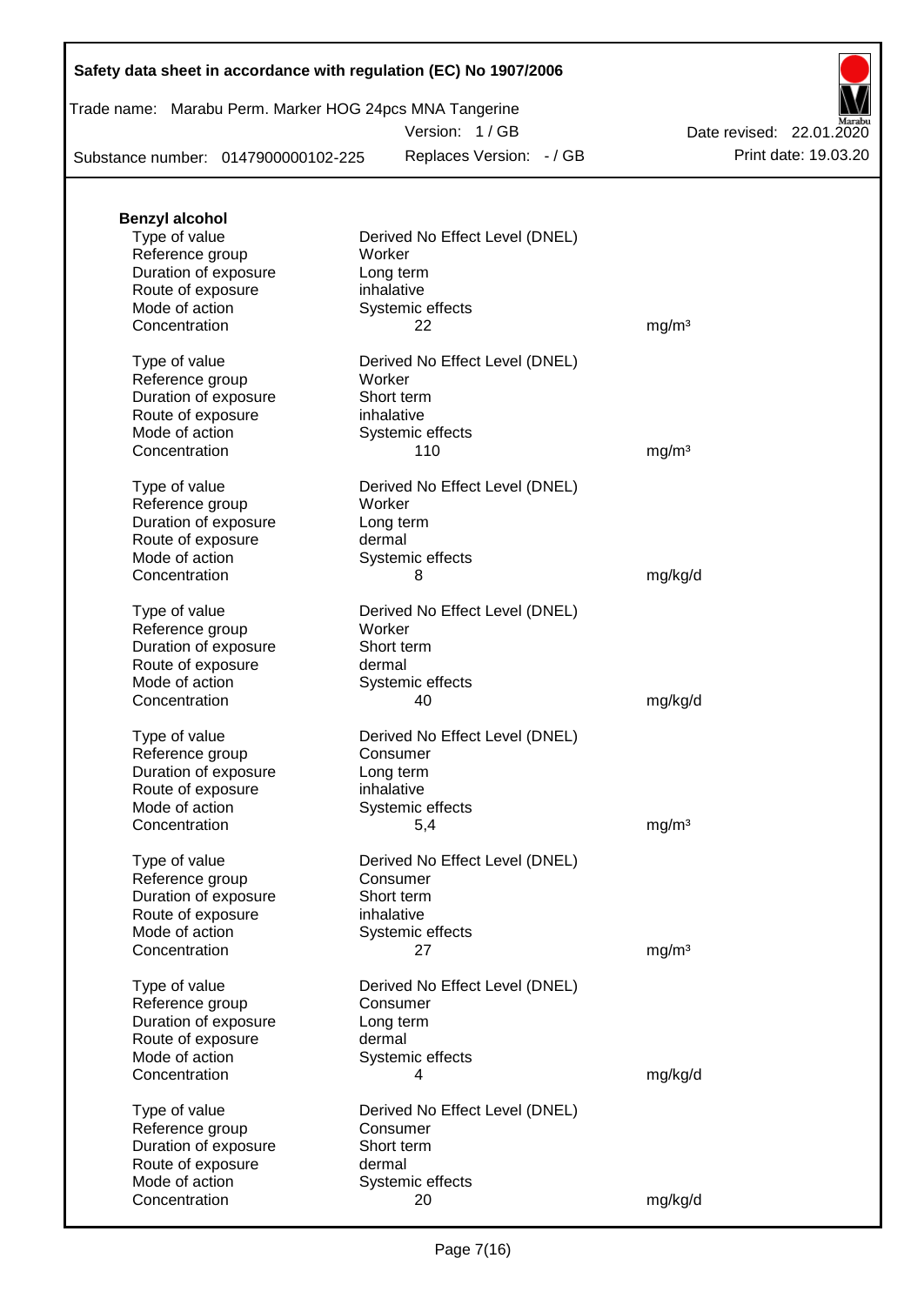| Safety data sheet in accordance with regulation (EC) No 1907/2006 |             |                                |                          |
|-------------------------------------------------------------------|-------------|--------------------------------|--------------------------|
| Trade name: Marabu Perm. Marker HOG 24pcs MNA Tangerine           |             | Version: 1/GB                  | Date revised: 22.01.2020 |
| Substance number: 0147900000102-225                               |             | Replaces Version: - / GB       | Print date: 19.03.20     |
|                                                                   |             |                                |                          |
| Type of value                                                     |             | Derived No Effect Level (DNEL) |                          |
| Reference group                                                   |             | Consumer                       |                          |
| Duration of exposure                                              |             | Long term                      |                          |
| Route of exposure                                                 | oral        |                                |                          |
| Mode of action                                                    |             | Systemic effects               |                          |
| Concentration                                                     |             | 4                              | mg/kg/d                  |
| Type of value                                                     |             | Derived No Effect Level (DNEL) |                          |
| Reference group                                                   |             | Consumer                       |                          |
| Duration of exposure                                              |             | Short term                     |                          |
| Route of exposure                                                 | oral        |                                |                          |
| Mode of action                                                    |             | Systemic effects               |                          |
| Concentration                                                     |             | 20                             | mg/kg/d                  |
|                                                                   |             |                                |                          |
| <b>Predicted No Effect Concentration (PNEC)</b>                   |             |                                |                          |
| <b>Ethanol</b>                                                    |             |                                |                          |
| Type of value                                                     | <b>PNEC</b> |                                |                          |
| <b>Type</b>                                                       |             | Freshwater                     |                          |
| Concentration                                                     |             | 0,96                           | mg/l                     |
| Type of value                                                     | <b>PNEC</b> |                                |                          |
| <b>Type</b>                                                       |             | Saltwater                      |                          |
| Concentration                                                     |             | 0,79                           | mg/l                     |
|                                                                   |             |                                |                          |
| Type of value                                                     | <b>PNEC</b> |                                |                          |
| <b>Type</b><br>Concentration                                      |             | Water (intermittent release)   |                          |
|                                                                   |             | 2,75                           | mg/l                     |
| Type of value                                                     | <b>PNEC</b> |                                |                          |
| Type                                                              |             | Sewage treatment plant (STP)   |                          |
| Concentration                                                     |             | 580                            | mg/l                     |
| Type of value                                                     | <b>PNEC</b> |                                |                          |
| <b>Type</b>                                                       |             | Freshwater sediment            |                          |
| Concentration                                                     |             | 3,6                            | mg/kg                    |
|                                                                   |             |                                |                          |
| Type of value                                                     | <b>PNEC</b> |                                |                          |
| <b>Type</b>                                                       |             | Marine sediment                |                          |
| Concentration                                                     |             | 2,9                            | mg/kg                    |
| Type of value                                                     | <b>PNEC</b> |                                |                          |
| Type                                                              | Soil        |                                |                          |
| Concentration                                                     |             | 0,63                           | mg/kg                    |
|                                                                   |             |                                |                          |
| 1-Methoxy-2-propanol                                              |             |                                |                          |
| Type of value                                                     | <b>PNEC</b> |                                |                          |
| <b>Type</b><br>Concentration                                      |             | Freshwater<br>10               | mg/l                     |
|                                                                   |             |                                |                          |
| Type of value                                                     | <b>PNEC</b> |                                |                          |
| <b>Type</b>                                                       | Water       |                                |                          |
| Concentration                                                     |             | 41,6                           | mg/kg                    |
| Type of value                                                     | <b>PNEC</b> |                                |                          |
| <b>Type</b>                                                       |             | Sediment                       |                          |
| Concentration                                                     |             | 41,6                           | mg/kg                    |
|                                                                   |             |                                |                          |

Г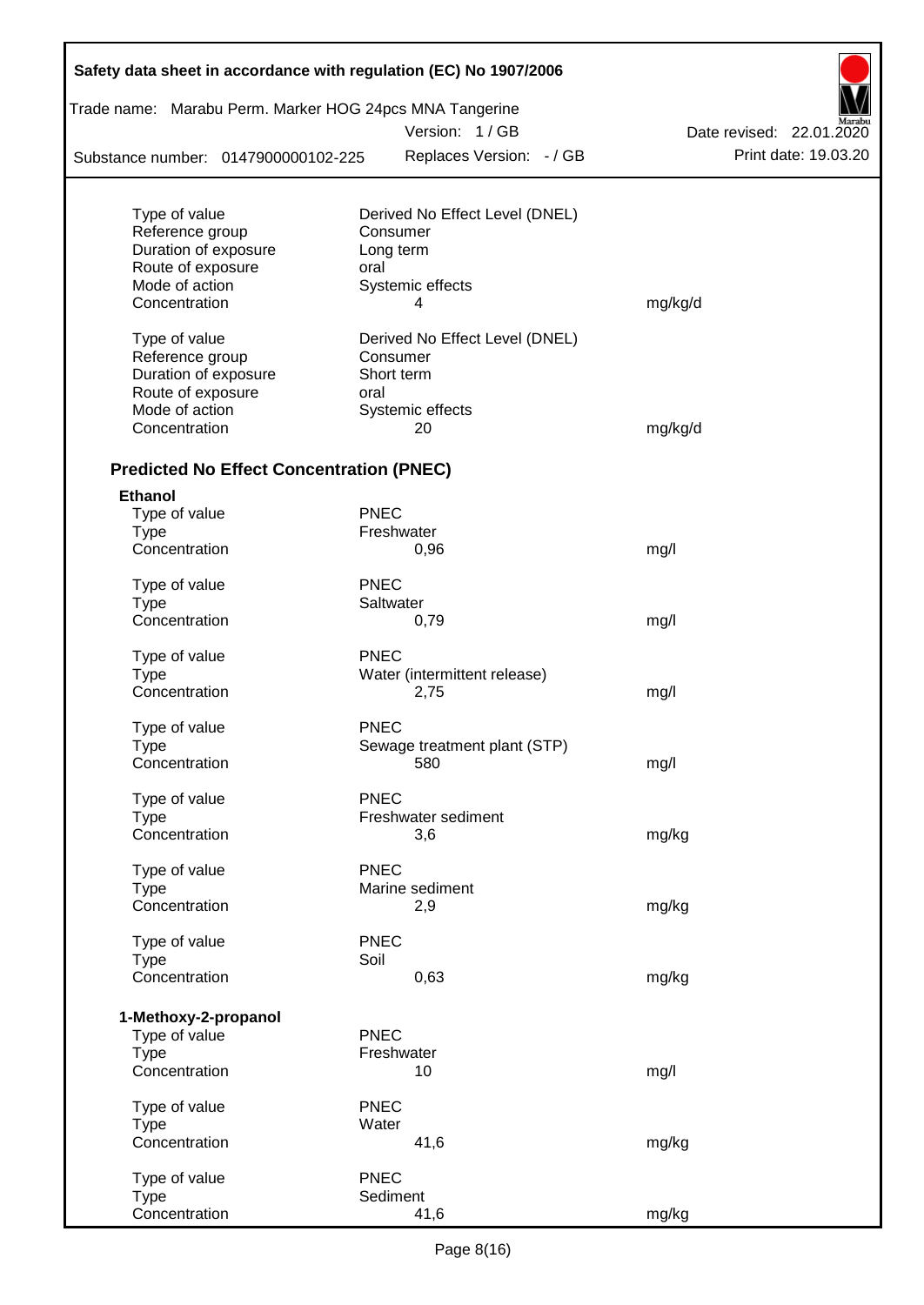| Substance number: 0147900000102-225 | Trade name: Marabu Perm. Marker HOG 24pcs MNA Tangerine<br>Version: 1/GB<br>Replaces Version: - / GB | Date revised: 22.01.2020<br>Print date: 19.03.20 |
|-------------------------------------|------------------------------------------------------------------------------------------------------|--------------------------------------------------|
| Type of value                       | <b>PNEC</b>                                                                                          |                                                  |
| Type                                | Marine sediment                                                                                      |                                                  |
| Concentration                       | 4,17                                                                                                 | mg/kg                                            |
| Type of value                       | <b>PNEC</b>                                                                                          |                                                  |
| <b>Type</b>                         | Soil                                                                                                 |                                                  |
| Concentration                       | 2,47                                                                                                 | mg/kg                                            |
| Type of value                       | <b>PNEC</b>                                                                                          |                                                  |
| <b>Type</b>                         | Sewage treatment plant (STP)                                                                         |                                                  |
| Concentration                       | 100                                                                                                  | mg/l                                             |
| <b>Benzyl alcohol</b>               |                                                                                                      |                                                  |
| Type of value                       | <b>PNEC</b>                                                                                          |                                                  |
| <b>Type</b>                         | Freshwater                                                                                           |                                                  |
| Concentration                       | 1                                                                                                    | mg/l                                             |
| Type of value                       | <b>PNEC</b>                                                                                          |                                                  |
| <b>Type</b>                         | Saltwater                                                                                            |                                                  |
| Concentration                       | 0,1                                                                                                  | mg/l                                             |
| Type of value                       | <b>PNEC</b>                                                                                          |                                                  |
| <b>Type</b>                         | Water (intermittent release)                                                                         |                                                  |
| Concentration                       | 2,3                                                                                                  | mg/l                                             |
| Type of value                       | <b>PNEC</b>                                                                                          |                                                  |
| <b>Type</b>                         | Sewage treatment plant (STP)                                                                         |                                                  |
| Concentration                       | 39                                                                                                   | mg/l                                             |
| Type of value                       | <b>PNEC</b>                                                                                          |                                                  |
| Type                                | Freshwater sediment                                                                                  |                                                  |
| Concentration                       | 5,27                                                                                                 | mg/kg                                            |
| Type of value                       | <b>PNEC</b>                                                                                          |                                                  |
| <b>Type</b>                         | Marine sediment                                                                                      |                                                  |
| Concentration                       | 0,527                                                                                                | mg/kg                                            |
| Type of value                       | <b>PNEC</b>                                                                                          |                                                  |
| <b>Type</b>                         | Soil                                                                                                 |                                                  |
| Concentration                       | 0,456                                                                                                | mg/kg                                            |

## **8.2. Exposure controls**

#### **Exposure controls**

Provide adequate ventilation. Where reasonably practicable this should be achieved by the use of local exhaust ventilation and good general extraction. If these are not sufficient to maintain concentrations of particulates and solvent vapour below the OEL, suitable respiratory protection must be worn.

#### **Respiratory protection**

If workers are exposed to concentrations above the exposure limit they must use appropriate, certified respirators. Full mask, filter A

#### **Hand protection**

There is no one glove material or combination of materials that will give unlimited resistance to any individual or combination of chemicals.

For prolonged or repeated handling nitrile rubber gloves with textile undergloves are required. Material thickness  $\rightarrow$  0.5 mm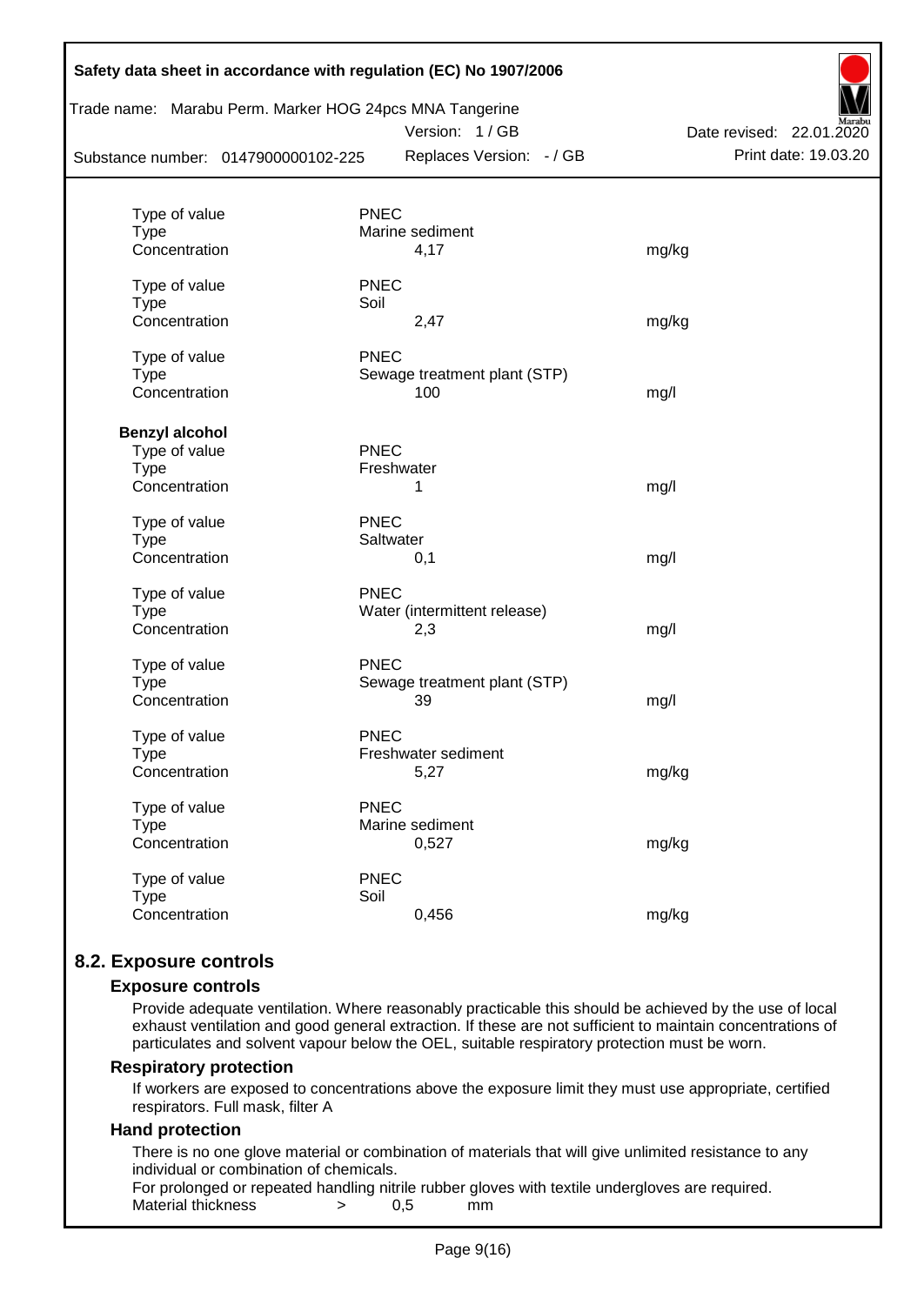| Safety data sheet in accordance with regulation (EC) No 1907/2006                                                                                                                                                                                                                                                                                                                            |                                                 |     |     |                                                                                                                                                                                                                                                                                                                    |
|----------------------------------------------------------------------------------------------------------------------------------------------------------------------------------------------------------------------------------------------------------------------------------------------------------------------------------------------------------------------------------------------|-------------------------------------------------|-----|-----|--------------------------------------------------------------------------------------------------------------------------------------------------------------------------------------------------------------------------------------------------------------------------------------------------------------------|
| Trade name: Marabu Perm. Marker HOG 24pcs MNA Tangerine                                                                                                                                                                                                                                                                                                                                      |                                                 |     |     |                                                                                                                                                                                                                                                                                                                    |
|                                                                                                                                                                                                                                                                                                                                                                                              | Version: 1/GB                                   |     |     | Date revised: 22.01.2020                                                                                                                                                                                                                                                                                           |
| Substance number: 0147900000102-225                                                                                                                                                                                                                                                                                                                                                          | Replaces Version: - / GB                        |     |     | Print date: 19.03.20                                                                                                                                                                                                                                                                                               |
| Breakthrough time<br>$\,<\,$<br>The breakthrough time must be greater than the end use time of the product.<br>replacement must be followed.<br>Gloves should be replaced regularly and if there is any sign of damage to the glove material.<br>Always ensure that gloves are free from defects and that they are stored and used correctly.<br>maintenance.<br>once exposure has occurred. | 30                                              | min |     | The instructions and information provided by the glove manufacturer on use, storage, maintenance and<br>The performance or effectiveness of the glove may be reduced by physical/ chemical damage and poor<br>Barrier creams may help to protect the exposed areas of the skin, they should however not be applied |
| Eye protection                                                                                                                                                                                                                                                                                                                                                                               |                                                 |     |     |                                                                                                                                                                                                                                                                                                                    |
| Use safety eyewear designed to protect against splash of liquids.                                                                                                                                                                                                                                                                                                                            |                                                 |     |     |                                                                                                                                                                                                                                                                                                                    |
| <b>Body protection</b>                                                                                                                                                                                                                                                                                                                                                                       |                                                 |     |     |                                                                                                                                                                                                                                                                                                                    |
| Cotton or cotton/synthetic overalls or coveralls are normally suitable.                                                                                                                                                                                                                                                                                                                      |                                                 |     |     |                                                                                                                                                                                                                                                                                                                    |
|                                                                                                                                                                                                                                                                                                                                                                                              |                                                 |     |     |                                                                                                                                                                                                                                                                                                                    |
| <b>SECTION 9: Physical and chemical properties</b>                                                                                                                                                                                                                                                                                                                                           |                                                 |     |     |                                                                                                                                                                                                                                                                                                                    |
| 9.1. Information on basic physical and chemical properties                                                                                                                                                                                                                                                                                                                                   |                                                 |     |     |                                                                                                                                                                                                                                                                                                                    |
| <b>Form</b>                                                                                                                                                                                                                                                                                                                                                                                  | liquid                                          |     |     |                                                                                                                                                                                                                                                                                                                    |
| <b>Colour</b>                                                                                                                                                                                                                                                                                                                                                                                | coloured                                        |     |     |                                                                                                                                                                                                                                                                                                                    |
| <b>Odour</b>                                                                                                                                                                                                                                                                                                                                                                                 | mild, alcoholic                                 |     |     |                                                                                                                                                                                                                                                                                                                    |
| <b>Odour threshold</b>                                                                                                                                                                                                                                                                                                                                                                       |                                                 |     |     |                                                                                                                                                                                                                                                                                                                    |
| Remarks                                                                                                                                                                                                                                                                                                                                                                                      | No data available                               |     |     |                                                                                                                                                                                                                                                                                                                    |
| pH value                                                                                                                                                                                                                                                                                                                                                                                     |                                                 |     |     |                                                                                                                                                                                                                                                                                                                    |
| Value                                                                                                                                                                                                                                                                                                                                                                                        | 5,5                                             | to  | 7,5 |                                                                                                                                                                                                                                                                                                                    |
| <b>Melting point</b>                                                                                                                                                                                                                                                                                                                                                                         |                                                 |     |     |                                                                                                                                                                                                                                                                                                                    |
| Remarks                                                                                                                                                                                                                                                                                                                                                                                      | not determined                                  |     |     |                                                                                                                                                                                                                                                                                                                    |
| <b>Freezing point</b>                                                                                                                                                                                                                                                                                                                                                                        |                                                 |     |     |                                                                                                                                                                                                                                                                                                                    |
| Remarks                                                                                                                                                                                                                                                                                                                                                                                      | not determined                                  |     |     |                                                                                                                                                                                                                                                                                                                    |
| Initial boiling point and boiling range                                                                                                                                                                                                                                                                                                                                                      |                                                 |     |     |                                                                                                                                                                                                                                                                                                                    |
| Value                                                                                                                                                                                                                                                                                                                                                                                        | 80                                              | to  | 90  | $^{\circ}C$                                                                                                                                                                                                                                                                                                        |
| <b>Flash point</b>                                                                                                                                                                                                                                                                                                                                                                           |                                                 |     |     |                                                                                                                                                                                                                                                                                                                    |
| Value                                                                                                                                                                                                                                                                                                                                                                                        | 35                                              |     |     | $^{\circ}C$                                                                                                                                                                                                                                                                                                        |
| Method                                                                                                                                                                                                                                                                                                                                                                                       | ASTM D 6450 (CCCFP)                             |     |     |                                                                                                                                                                                                                                                                                                                    |
| Evaporation rate (ether $= 1$ ) :                                                                                                                                                                                                                                                                                                                                                            |                                                 |     |     |                                                                                                                                                                                                                                                                                                                    |
| Remarks                                                                                                                                                                                                                                                                                                                                                                                      | not determined                                  |     |     |                                                                                                                                                                                                                                                                                                                    |
| <b>Flammability (solid, gas)</b>                                                                                                                                                                                                                                                                                                                                                             |                                                 |     |     |                                                                                                                                                                                                                                                                                                                    |
| Not applicable                                                                                                                                                                                                                                                                                                                                                                               |                                                 |     |     |                                                                                                                                                                                                                                                                                                                    |
| Upper/lower flammability or explosive limits                                                                                                                                                                                                                                                                                                                                                 |                                                 |     |     |                                                                                                                                                                                                                                                                                                                    |
| Lower explosion limit<br>Upper explosion limit<br>Source                                                                                                                                                                                                                                                                                                                                     | 1,5<br>appr.<br>15<br>appr.<br>Literature value |     |     | %(V)<br>$%$ (V)                                                                                                                                                                                                                                                                                                    |
| <b>Vapour density</b>                                                                                                                                                                                                                                                                                                                                                                        |                                                 |     |     |                                                                                                                                                                                                                                                                                                                    |
| Remarks                                                                                                                                                                                                                                                                                                                                                                                      | not determined                                  |     |     |                                                                                                                                                                                                                                                                                                                    |
| <b>Density</b>                                                                                                                                                                                                                                                                                                                                                                               |                                                 |     |     |                                                                                                                                                                                                                                                                                                                    |
| Remarks                                                                                                                                                                                                                                                                                                                                                                                      | not determined                                  |     |     |                                                                                                                                                                                                                                                                                                                    |
| Solubility in water                                                                                                                                                                                                                                                                                                                                                                          |                                                 |     |     |                                                                                                                                                                                                                                                                                                                    |
| Remarks                                                                                                                                                                                                                                                                                                                                                                                      | partially miscible                              |     |     |                                                                                                                                                                                                                                                                                                                    |
| <b>Partition coefficient: n-octanol/water</b>                                                                                                                                                                                                                                                                                                                                                |                                                 |     |     |                                                                                                                                                                                                                                                                                                                    |
|                                                                                                                                                                                                                                                                                                                                                                                              |                                                 |     |     |                                                                                                                                                                                                                                                                                                                    |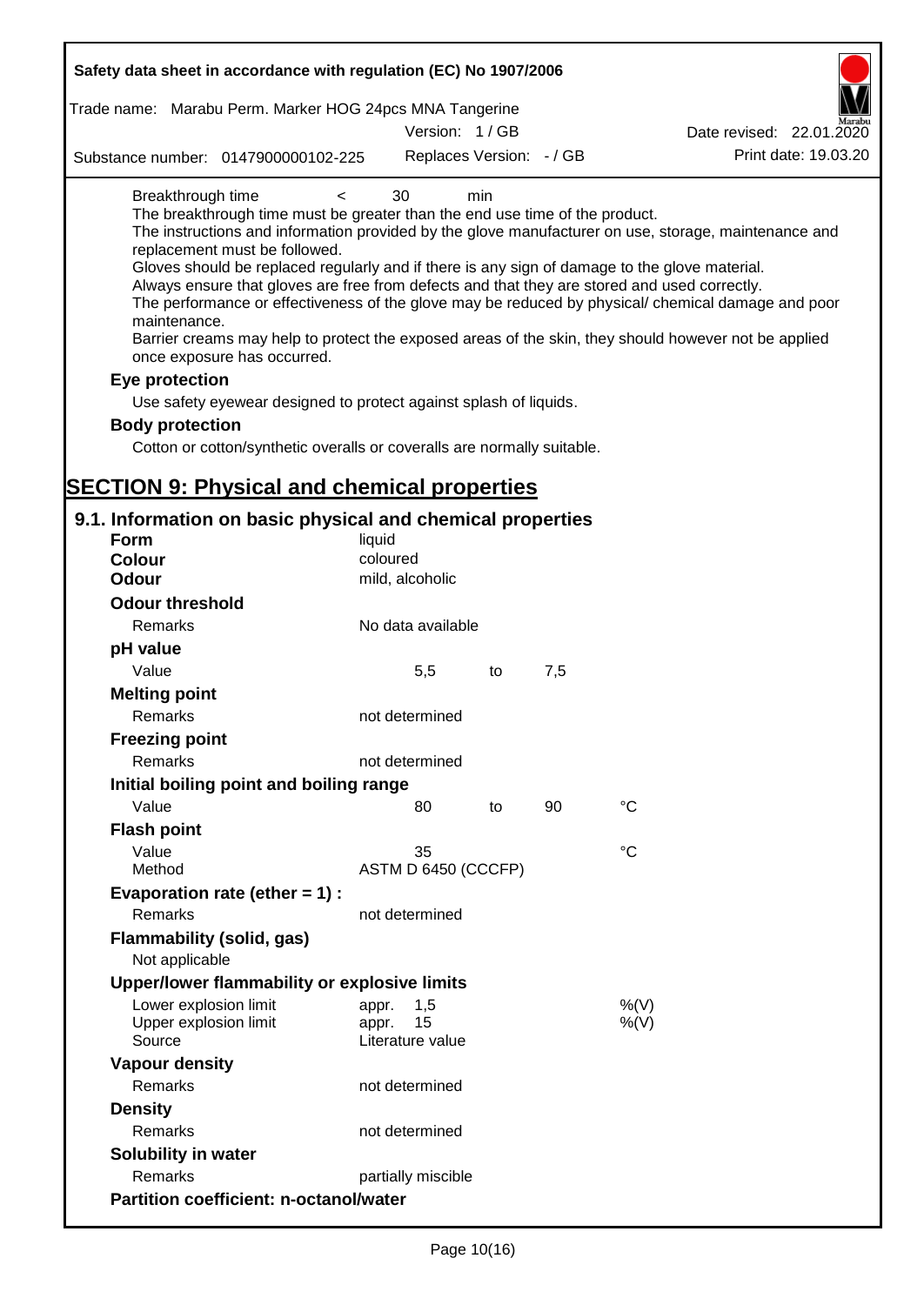| Safety data sheet in accordance with regulation (EC) No 1907/2006 |                                                                                                  |                                                                   |                          |   |             |                                                                                                        |  |
|-------------------------------------------------------------------|--------------------------------------------------------------------------------------------------|-------------------------------------------------------------------|--------------------------|---|-------------|--------------------------------------------------------------------------------------------------------|--|
| Trade name: Marabu Perm. Marker HOG 24pcs MNA Tangerine           |                                                                                                  |                                                                   | Version: 1/GB            |   |             | Date revised: 22.01.2020                                                                               |  |
| Substance number: 0147900000102-225                               |                                                                                                  |                                                                   | Replaces Version: - / GB |   |             | Print date: 19.03.20                                                                                   |  |
| Remarks                                                           |                                                                                                  | Not applicable                                                    |                          |   |             |                                                                                                        |  |
| Ignition temperature                                              |                                                                                                  |                                                                   |                          |   |             |                                                                                                        |  |
| Value                                                             |                                                                                                  | 287<br>appr.                                                      |                          |   | $^{\circ}C$ |                                                                                                        |  |
| Source                                                            |                                                                                                  | Literature value                                                  |                          |   |             |                                                                                                        |  |
| <b>Viscosity</b><br>Value                                         |                                                                                                  | 3                                                                 | to                       | 6 | mPa.s       |                                                                                                        |  |
| <b>Efflux time</b>                                                |                                                                                                  |                                                                   |                          |   |             |                                                                                                        |  |
| Remarks                                                           |                                                                                                  | not determined                                                    |                          |   |             |                                                                                                        |  |
| <b>Explosive properties</b>                                       |                                                                                                  |                                                                   |                          |   |             |                                                                                                        |  |
| evaluation                                                        |                                                                                                  | no                                                                |                          |   |             |                                                                                                        |  |
| <b>Oxidising properties</b>                                       |                                                                                                  |                                                                   |                          |   |             |                                                                                                        |  |
| evaluation                                                        |                                                                                                  | None known                                                        |                          |   |             |                                                                                                        |  |
| 9.2. Other information                                            |                                                                                                  |                                                                   |                          |   |             |                                                                                                        |  |
| <b>Other information</b>                                          |                                                                                                  |                                                                   |                          |   |             |                                                                                                        |  |
|                                                                   |                                                                                                  |                                                                   |                          |   |             | The physical specifications are approximate values and refer to the used safety relevant component(s). |  |
| <b>SECTION 10: Stability and reactivity</b>                       |                                                                                                  |                                                                   |                          |   |             |                                                                                                        |  |
| 10.1. Reactivity                                                  | No hazardous reactions when stored and handled according to prescribed instructions.             |                                                                   |                          |   |             |                                                                                                        |  |
| 10.2. Chemical stability                                          | Stable under recommended storage and handling conditions (see section 7).                        |                                                                   |                          |   |             |                                                                                                        |  |
| 10.3. Possibility of hazardous reactions<br>exothermic reactions. | Keep away from oxidising agents, strongly alkaline and strongly acid materials in order to avoid |                                                                   |                          |   |             |                                                                                                        |  |
| 10.4. Conditions to avoid                                         | When exposed to high temperatures may produce hazardous decomposition products.                  |                                                                   |                          |   |             |                                                                                                        |  |
| 10.5. Incompatible materials                                      | No hazardous reactions when stored and handled according to prescribed instructions.             |                                                                   |                          |   |             |                                                                                                        |  |
| 10.6. Hazardous decomposition products                            | See chapter 5.2 (Firefighting measures - Special hazards arising from the substance or mixture). |                                                                   |                          |   |             |                                                                                                        |  |
| <b>SECTION 11: Toxicological information</b>                      |                                                                                                  |                                                                   |                          |   |             |                                                                                                        |  |
| 11.1. Information on toxicological effects                        |                                                                                                  |                                                                   |                          |   |             |                                                                                                        |  |
| <b>Acute oral toxicity</b>                                        |                                                                                                  |                                                                   |                          |   |             |                                                                                                        |  |
| <b>ATE</b>                                                        | $\geq$                                                                                           | 2.000                                                             |                          |   | mg/kg       |                                                                                                        |  |
| Method                                                            |                                                                                                  | calculated value (Regulation (EC) No. 1272/2008)                  |                          |   |             |                                                                                                        |  |
|                                                                   | <b>Acute oral toxicity (Components)</b>                                                          |                                                                   |                          |   |             |                                                                                                        |  |
| 1-Methoxy-2-propanol<br>Species                                   | rat                                                                                              |                                                                   |                          |   |             |                                                                                                        |  |
| LD50<br><b>Benzyl alcohol</b>                                     |                                                                                                  | 5200                                                              |                          |   | mg/kg       |                                                                                                        |  |
| <b>Species</b><br>LD50                                            | rat                                                                                              | 1620                                                              |                          |   | mg/kg       |                                                                                                        |  |
| <b>Acute dermal toxicity</b>                                      |                                                                                                  |                                                                   |                          |   |             |                                                                                                        |  |
| Remarks                                                           |                                                                                                  | Based on available data, the classification criteria are not met. |                          |   |             |                                                                                                        |  |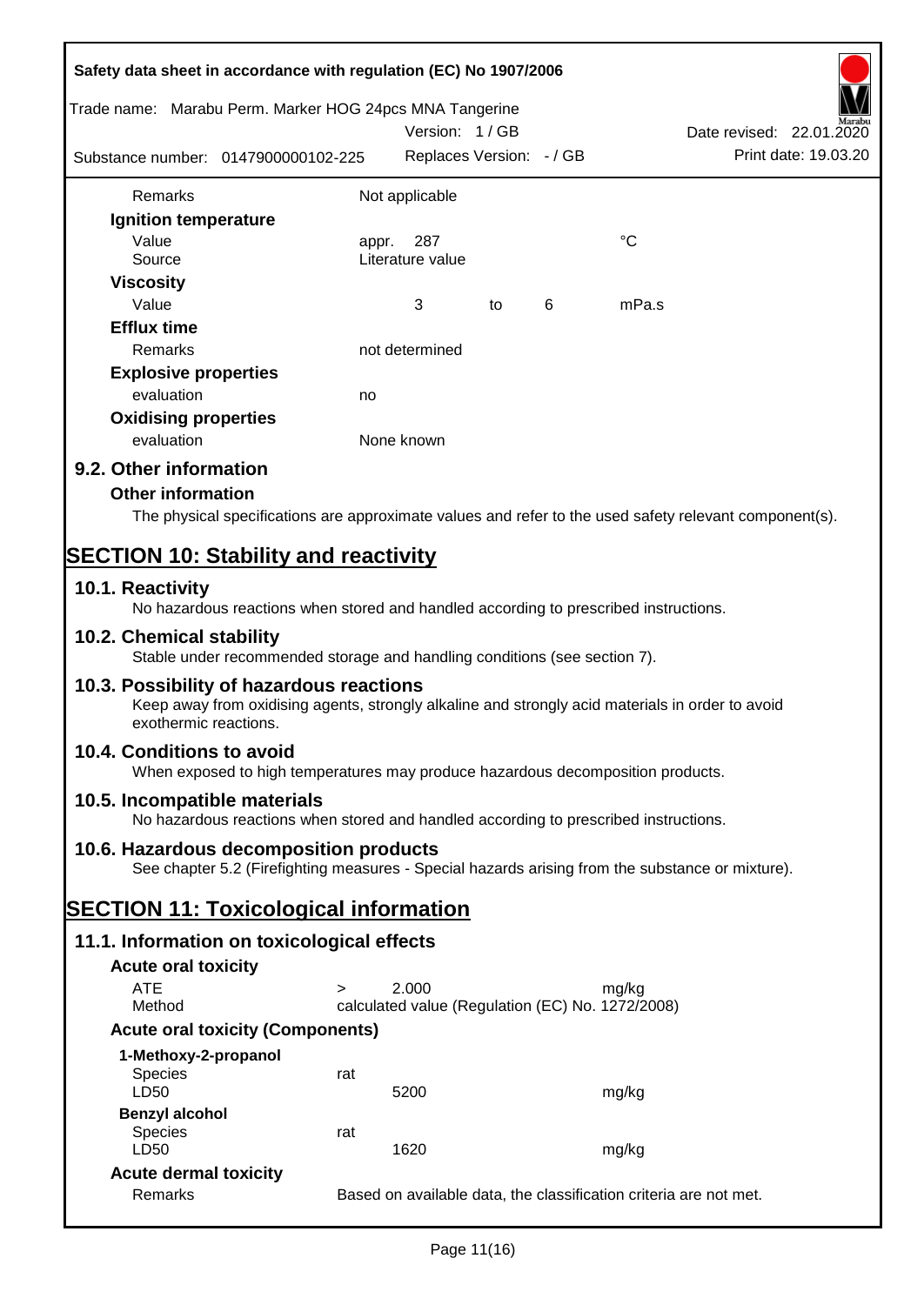| Trade name: Marabu Perm. Marker HOG 24pcs MNA Tangerine<br>Substance number: 0147900000102-225       |                 |       | Version: 1/GB<br>Replaces Version: - / GB |                                                  | Date revised: 22.01.2020<br>Print date: 19.03.20                                                                                                                                                            |
|------------------------------------------------------------------------------------------------------|-----------------|-------|-------------------------------------------|--------------------------------------------------|-------------------------------------------------------------------------------------------------------------------------------------------------------------------------------------------------------------|
| <b>Acute dermal toxicity (Components)</b>                                                            |                 |       |                                           |                                                  |                                                                                                                                                                                                             |
| 1-Methoxy-2-propanol                                                                                 |                 |       |                                           |                                                  |                                                                                                                                                                                                             |
| Species                                                                                              | rabbit          |       |                                           |                                                  |                                                                                                                                                                                                             |
| LD50                                                                                                 |                 | 14000 |                                           | mg/kg                                            |                                                                                                                                                                                                             |
| <b>Acute inhalational toxicity</b>                                                                   |                 |       |                                           |                                                  |                                                                                                                                                                                                             |
| <b>ATE</b>                                                                                           | >               | 20    |                                           | mg/l                                             |                                                                                                                                                                                                             |
| Administration/Form                                                                                  | Vapors          |       |                                           |                                                  |                                                                                                                                                                                                             |
| Method<br>Remarks                                                                                    |                 |       |                                           | calculated value (Regulation (EC) No. 1272/2008) | Based on available data, the classification criteria are not met.                                                                                                                                           |
| <b>Acute inhalative toxicity (Components)</b>                                                        |                 |       |                                           |                                                  |                                                                                                                                                                                                             |
|                                                                                                      |                 |       |                                           |                                                  |                                                                                                                                                                                                             |
| <b>Benzyl alcohol</b><br>Species                                                                     | rat             |       |                                           |                                                  |                                                                                                                                                                                                             |
| LD <sub>0</sub>                                                                                      |                 | 4,178 |                                           | mg/l                                             |                                                                                                                                                                                                             |
| Duration of exposure                                                                                 |                 | 4     | h                                         |                                                  |                                                                                                                                                                                                             |
| Administration/Form                                                                                  | Dust/Mist       |       |                                           |                                                  |                                                                                                                                                                                                             |
| Method                                                                                               | <b>OECD 403</b> |       |                                           |                                                  |                                                                                                                                                                                                             |
| <b>Benzyl alcohol</b>                                                                                |                 |       |                                           |                                                  |                                                                                                                                                                                                             |
| Species<br>LD50                                                                                      | rat<br>$\geq$   | 5     |                                           | mg/l                                             |                                                                                                                                                                                                             |
| Duration of exposure                                                                                 |                 | 4     | h                                         |                                                  |                                                                                                                                                                                                             |
| Administration/Form                                                                                  | Dust/Mist       |       |                                           |                                                  |                                                                                                                                                                                                             |
| Method                                                                                               | <b>OECD 403</b> |       |                                           |                                                  |                                                                                                                                                                                                             |
| <b>Skin corrosion/irritation</b>                                                                     |                 |       |                                           |                                                  |                                                                                                                                                                                                             |
| Remarks                                                                                              |                 |       |                                           |                                                  | Based on available data, the classification criteria are not met.                                                                                                                                           |
| Serious eye damage/irritation                                                                        |                 |       |                                           |                                                  |                                                                                                                                                                                                             |
| evaluation                                                                                           | irritant        |       |                                           |                                                  |                                                                                                                                                                                                             |
| Remarks                                                                                              |                 |       | The classification criteria are met.      |                                                  |                                                                                                                                                                                                             |
| <b>Sensitization</b>                                                                                 |                 |       |                                           |                                                  |                                                                                                                                                                                                             |
| Remarks                                                                                              |                 |       |                                           |                                                  | Based on available data, the classification criteria are not met.                                                                                                                                           |
| <b>Mutagenicity</b>                                                                                  |                 |       |                                           |                                                  |                                                                                                                                                                                                             |
| Remarks                                                                                              |                 |       |                                           |                                                  | Based on available data, the classification criteria are not met.                                                                                                                                           |
| <b>Reproductive toxicity</b>                                                                         |                 |       |                                           |                                                  |                                                                                                                                                                                                             |
| Remarks                                                                                              |                 |       |                                           |                                                  | Based on available data, the classification criteria are not met.                                                                                                                                           |
| Carcinogenicity                                                                                      |                 |       |                                           |                                                  |                                                                                                                                                                                                             |
| Remarks                                                                                              |                 |       |                                           |                                                  | Based on available data, the classification criteria are not met.                                                                                                                                           |
| <b>Specific Target Organ Toxicity (STOT)</b>                                                         |                 |       |                                           |                                                  |                                                                                                                                                                                                             |
| <b>Single exposure</b>                                                                               |                 |       |                                           |                                                  |                                                                                                                                                                                                             |
| Remarks                                                                                              |                 |       | The classification criteria are met.      |                                                  |                                                                                                                                                                                                             |
| evaluation                                                                                           |                 |       | May cause drowsiness or dizziness.        |                                                  |                                                                                                                                                                                                             |
| <b>Repeated exposure</b><br>Remarks                                                                  |                 |       |                                           |                                                  | Based on available data, the classification criteria are not met.                                                                                                                                           |
| <b>Aspiration hazard</b>                                                                             |                 |       |                                           |                                                  |                                                                                                                                                                                                             |
| Based on available data, the classification criteria are not met.                                    |                 |       |                                           |                                                  |                                                                                                                                                                                                             |
| <b>Experience in practice</b>                                                                        |                 |       |                                           |                                                  |                                                                                                                                                                                                             |
| limit may result in adverse health effects such as mucous membrane and respiratory system irritation |                 |       |                                           |                                                  | Exposure to component solvents vapours concentration in excess of the stated occupational exposure<br>and adverse effects on kidney, liver and central nervous system. Symptoms and signs include headache, |

dizziness, fatigue, muscular weakness, drowsiness and in extreme cases, loss of consciousness. Solvents may cause some of the above effects by absorption through the skin. Repeated or prolonged contact with the mixture may cause removal of natural fat from the skin resulting in non-allergic contact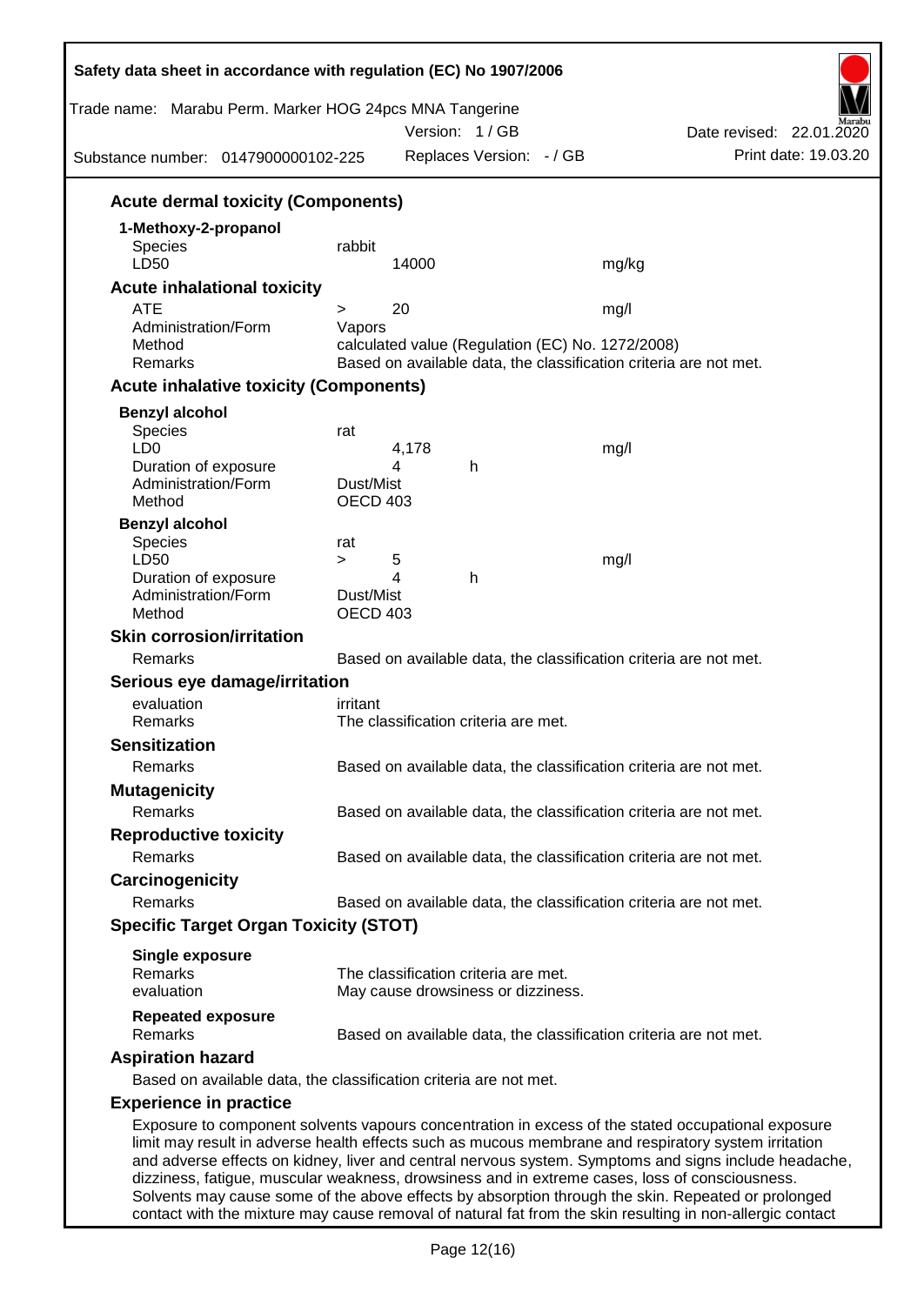| Safety data sheet in accordance with regulation (EC) No 1907/2006                                                                                                                                                                                                                                |        |                              |                          |                                                    |                                                                                                       |
|--------------------------------------------------------------------------------------------------------------------------------------------------------------------------------------------------------------------------------------------------------------------------------------------------|--------|------------------------------|--------------------------|----------------------------------------------------|-------------------------------------------------------------------------------------------------------|
| Trade name: Marabu Perm. Marker HOG 24pcs MNA Tangerine                                                                                                                                                                                                                                          |        |                              |                          |                                                    |                                                                                                       |
|                                                                                                                                                                                                                                                                                                  |        |                              | Version: 1/GB            |                                                    | Date revised: 22.01.2020                                                                              |
| Substance number: 0147900000102-225                                                                                                                                                                                                                                                              |        |                              | Replaces Version: - / GB |                                                    | Print date: 19.03.20                                                                                  |
| dermatitis and absorption through the skin. The liquid splashed in the eyes may cause irritation and<br>known, delayed and immediate effects and also chronic effects of components from short-term and<br>long-term exposure by oral, inhalation and dermal routes of exposure and eye contact. |        |                              |                          |                                                    | reversible damage. Ingestion may cause nausea, diarrhoea and vomiting. This takes into account, where |
| <b>Other information</b>                                                                                                                                                                                                                                                                         |        |                              |                          |                                                    |                                                                                                       |
| There are no data available on the mixture itself.<br>The mixture has been assessed following the additivity method of the CLP Regulation (EC) No<br>1272/2008 and classified for toxicological hazards accordingly.                                                                             |        |                              |                          |                                                    |                                                                                                       |
| <b>SECTION 12: Ecological information</b>                                                                                                                                                                                                                                                        |        |                              |                          |                                                    |                                                                                                       |
| 12.1. Toxicity                                                                                                                                                                                                                                                                                   |        |                              |                          |                                                    |                                                                                                       |
| <b>General information</b>                                                                                                                                                                                                                                                                       |        |                              |                          |                                                    |                                                                                                       |
| There are no data available on the mixture itself. Do not allow to enter drains or water courses. The<br>and is classified for eco-toxicological properties accordingly. See Sections 2 and 3 for details.                                                                                       |        |                              |                          |                                                    | mixture has been assessed following the summation method of the CLP Regulation (EC) No 1272/2008      |
| <b>Fish toxicity (Components)</b>                                                                                                                                                                                                                                                                |        |                              |                          |                                                    |                                                                                                       |
| 1-Methoxy-2-propanol                                                                                                                                                                                                                                                                             |        |                              |                          |                                                    |                                                                                                       |
| <b>Species</b><br>LC <sub>0</sub>                                                                                                                                                                                                                                                                |        | golden orfe (Leuciscus idus) |                          |                                                    |                                                                                                       |
| Duration of exposure                                                                                                                                                                                                                                                                             | $\geq$ | 4600<br>96                   | h                        | mg/l                                               |                                                                                                       |
| <b>Daphnia toxicity (Components)</b>                                                                                                                                                                                                                                                             |        |                              |                          |                                                    |                                                                                                       |
| 1-Methoxy-2-propanol                                                                                                                                                                                                                                                                             |        |                              |                          |                                                    |                                                                                                       |
| <b>Species</b>                                                                                                                                                                                                                                                                                   |        | Daphnia magna                |                          |                                                    |                                                                                                       |
| <b>EC50</b>                                                                                                                                                                                                                                                                                      |        | 23300                        |                          | mg/l                                               |                                                                                                       |
| Duration of exposure<br><b>Algae toxicity (Components)</b>                                                                                                                                                                                                                                       |        | 48                           | h                        |                                                    |                                                                                                       |
|                                                                                                                                                                                                                                                                                                  |        |                              |                          |                                                    |                                                                                                       |
| 1-Methoxy-2-propanol<br><b>Species</b>                                                                                                                                                                                                                                                           |        | Desmodesmus                  |                          |                                                    |                                                                                                       |
| <b>EC50</b>                                                                                                                                                                                                                                                                                      | ⋗      | 1000                         |                          | mg/l                                               |                                                                                                       |
| Duration of exposure                                                                                                                                                                                                                                                                             |        | 168                          | h                        |                                                    |                                                                                                       |
| <b>Bacteria toxicity (Components)</b>                                                                                                                                                                                                                                                            |        |                              |                          |                                                    |                                                                                                       |
| 1-Methoxy-2-propanol                                                                                                                                                                                                                                                                             |        |                              |                          |                                                    |                                                                                                       |
| <b>Species</b><br><b>EC50</b>                                                                                                                                                                                                                                                                    | $\geq$ | activated sludge<br>1000     |                          | mg/l                                               |                                                                                                       |
| 12.2. Persistence and degradability                                                                                                                                                                                                                                                              |        |                              |                          |                                                    |                                                                                                       |
| <b>General information</b>                                                                                                                                                                                                                                                                       |        |                              |                          |                                                    |                                                                                                       |
| No data available                                                                                                                                                                                                                                                                                |        |                              |                          |                                                    |                                                                                                       |
| <b>Biodegradability (Components)</b>                                                                                                                                                                                                                                                             |        |                              |                          |                                                    |                                                                                                       |
| 1-Methoxy-2-propanol                                                                                                                                                                                                                                                                             |        |                              |                          |                                                    |                                                                                                       |
| Value                                                                                                                                                                                                                                                                                            |        | 90                           |                          | $\%$                                               |                                                                                                       |
| Duration of test                                                                                                                                                                                                                                                                                 |        | 28                           | d                        |                                                    |                                                                                                       |
| evaluation<br>Method                                                                                                                                                                                                                                                                             |        | <b>OECD 301 F</b>            |                          | Readily biodegradable (according to OECD criteria) |                                                                                                       |
| 12.3. Bioaccumulative potential                                                                                                                                                                                                                                                                  |        |                              |                          |                                                    |                                                                                                       |
| <b>General information</b>                                                                                                                                                                                                                                                                       |        |                              |                          |                                                    |                                                                                                       |
| There are no data available on the mixture itself.                                                                                                                                                                                                                                               |        |                              |                          |                                                    |                                                                                                       |
| <b>Partition coefficient: n-octanol/water</b>                                                                                                                                                                                                                                                    |        |                              |                          |                                                    |                                                                                                       |
| Remarks                                                                                                                                                                                                                                                                                          |        | Not applicable               |                          |                                                    |                                                                                                       |
|                                                                                                                                                                                                                                                                                                  |        |                              |                          |                                                    |                                                                                                       |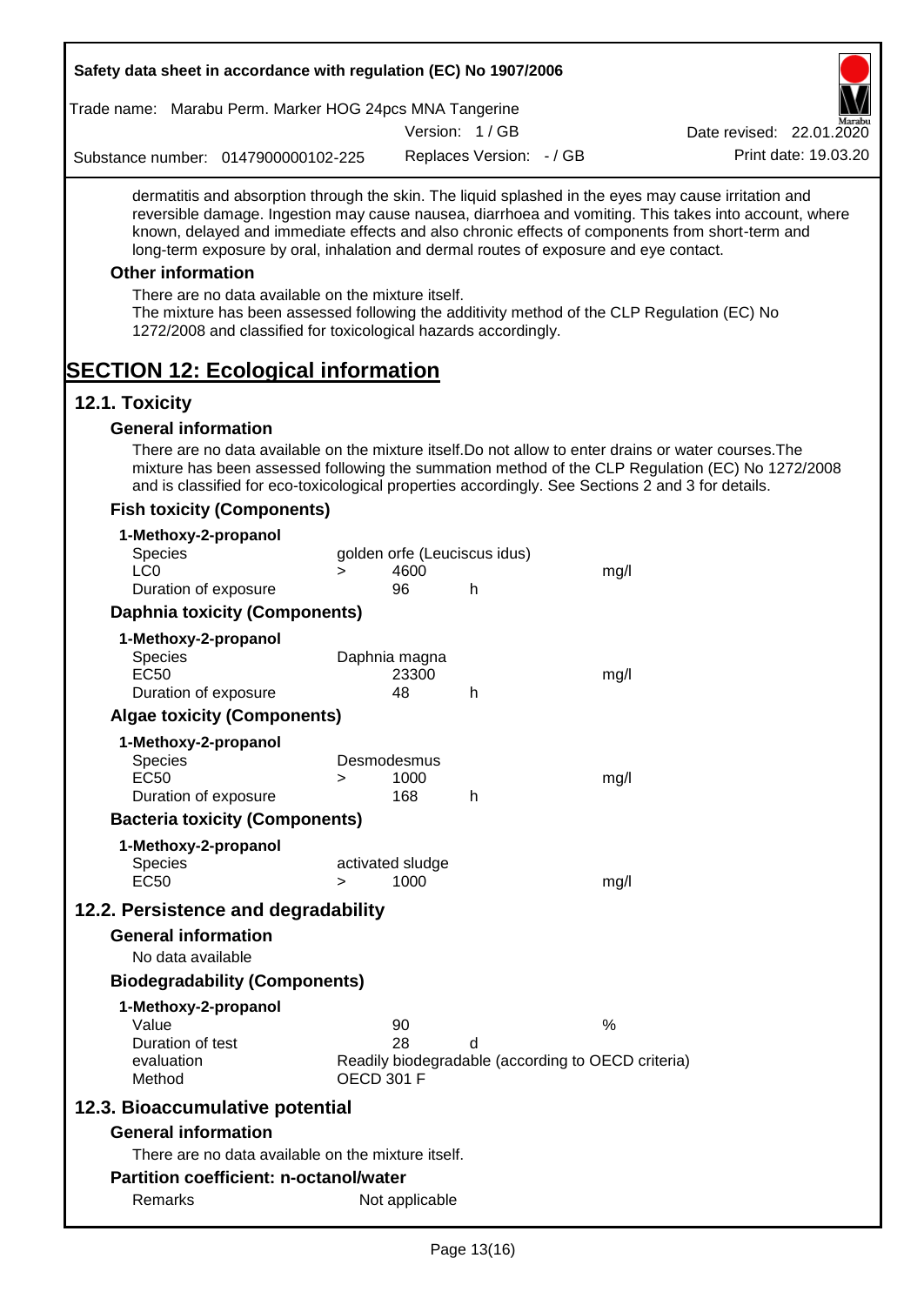## **Safety data sheet in accordance with regulation (EC) No 1907/2006**

Trade name: Marabu Perm. Marker HOG 24pcs MNA Tangerine

Version: 1 / GB

Substance number: 0147900000102-225

## **12.4. Mobility in soil**

## **General information**

There are no data available on the mixture itself.

## **12.5. Results of PBT and vPvB assessment**

#### **General information**

There are no data available on the mixture itself.

## **12.6. Other adverse effects**

## **General information**

There are no data available on the mixture itself.

# **SECTION 13: Disposal considerations**

## **13.1. Waste treatment methods**

## **Disposal recommendations for the product**

Do not allow to enter drains or water courses. Wastes and emptied containers should be classified in accordance with relevant national regulation. The European Waste Catalogue classification of this product, when disposed of as waste is EWC waste code 08 03 12\* waste ink containing dangerous substances If this product is mixed with other wastes, the original waste product code may no longer apply and the appropriate code should be assigned. For further information contact your local waste authority.

#### **Disposal recommendations for packaging**

Using information provided in this safety data sheet, advice should be obtained from the relevant waste authority on the classification of empty containers. Empty containers must be scrapped or reconditioned.

Not emptied containers are hazardous waste (waste code number 150110).

# **SECTION 14: Transport information**



Replaces Version:  $-$  / GB Print date: 19.03.20 Date revised: 22.01.2020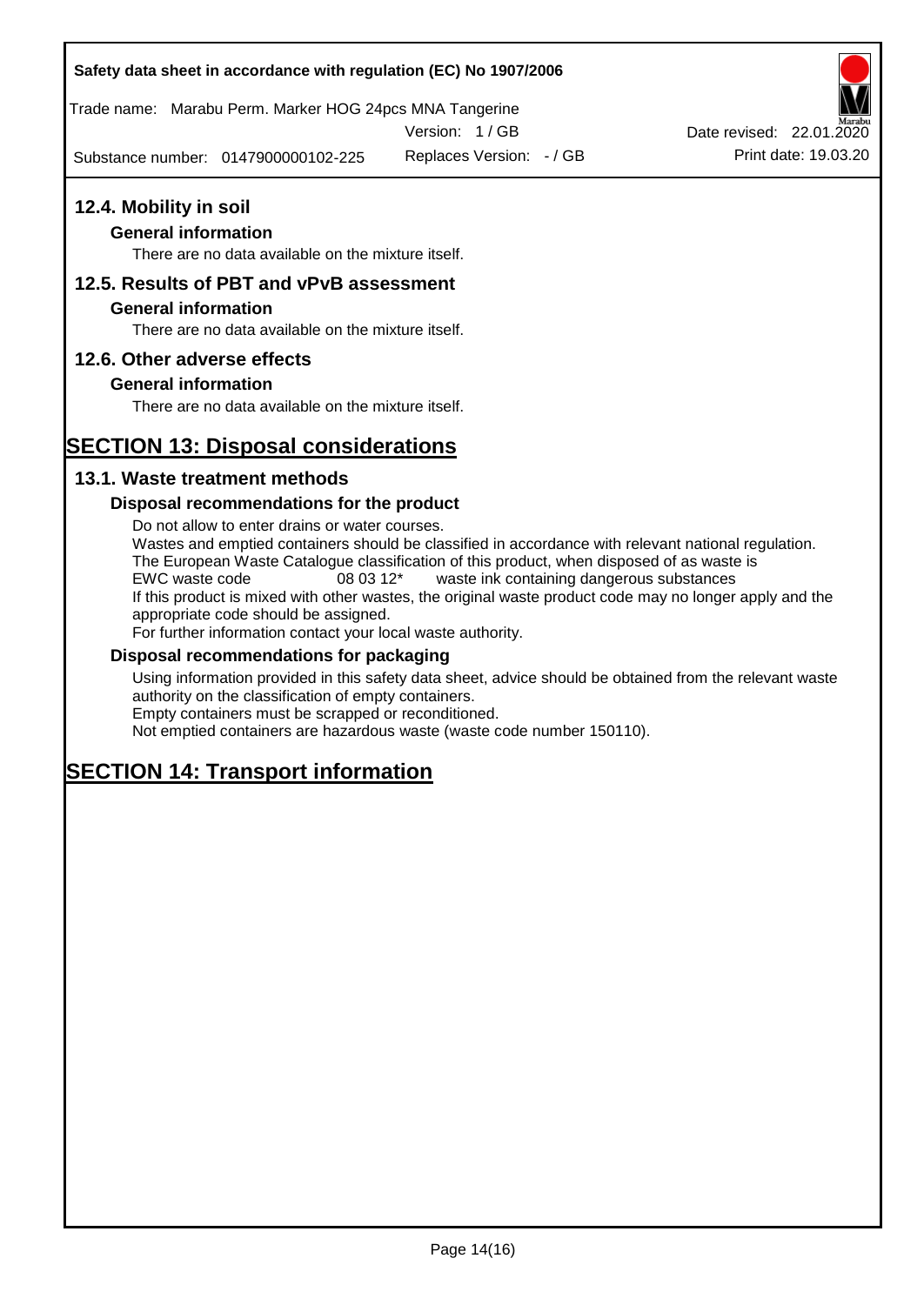## **Safety data sheet in accordance with regulation (EC) No 1907/2006**

## Trade name: Marabu Perm. Marker HOG 24pcs MNA Tangerine





Replaces Version:  $-$  / GB Print date: 19.03.20 Date revised: 22.01.2020

Substance number: 0147900000102-225

|                                     | <b>Land transport ADR/RID</b> | <b>Marine transport</b><br><b>IMDG/GGVSee</b> | Air transport<br><b>ICAO/IATA</b> |
|-------------------------------------|-------------------------------|-----------------------------------------------|-----------------------------------|
| Tunnel restriction code             | D/E                           |                                               |                                   |
| 14.1. UN number                     | 1263                          | 1263                                          | 1263                              |
| 14.2. UN proper shipping name       | <b>PAINT</b>                  | <b>PAINT</b>                                  | <b>PAINT</b>                      |
| 14.3. Transport hazard<br>class(es) | 3                             | 3                                             | 3                                 |
| Label                               |                               |                                               |                                   |
| 14.4. Packing group                 | Ш                             | Ш                                             | Ш                                 |
| Special provision                   | 640E                          |                                               |                                   |
| <b>Limited Quantity</b>             | 51                            |                                               |                                   |
| Transport category                  | 3                             |                                               |                                   |
| 14.5. Environmental hazards         |                               | no                                            |                                   |

## **Information for all modes of transport**

## **14.6. Special precautions for user**

Transport within the user's premises:

Always transport in closed containers that are upright and secure.

Ensure that persons transporting the product know what to do in the event of an accident or spillage.

## **Other information**

**14.7. Transport in bulk according to Annex II of Marpol and the IBC Code** no

# **SECTION 15: Regulatory information**

## **15.1. Safety, health and environmental regulations/legislation specific for the substance or mixture**

## **VOC**

VOC (EU) 75 %

## **Other information**

The product does not contain substances of very high concern (SVHC).

## **15.2. Chemical safety assessment**

For this preparation a chemical safety assessment has not been carried out.

# **SECTION 16: Other information**

**Hazard statements listed in Chapter 3**